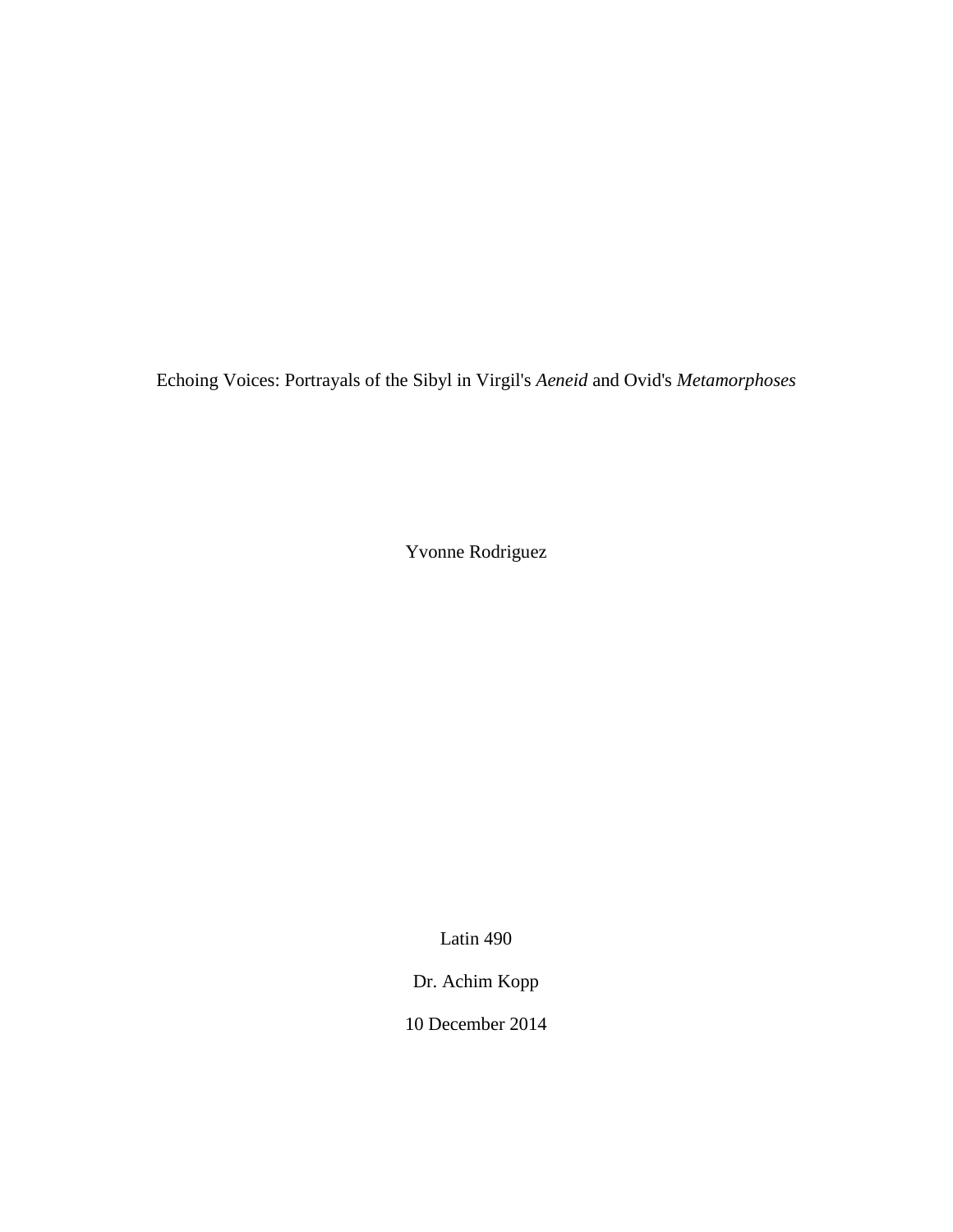Echoing Voices: Portrayals of the Sibyl in Virgil's *Aeneid* and Ovid's *Metamorphoses*

Much of the information which is known today about the Roman Republic and Empire derives from the literature which is extant from that time. Such texts allow modern readers to better understand the social and political background of Rome, and even give clues as to the names of other texts which once existed but have been lost. Roman literature thus plays an important role in understanding Roman history, but it is important to note that such texts are often the interpretations of the authors who wrote them. Historical facts and figures, though real and important, are often seen only through the filter of authors who might decide to emphasize or ignore certain facts. One notable figure in the corpus of Roman literature who is subject to such interpretation is that of the Cumaean Sibyl. Basic facts are known about the Sibyl: originally a Greek tradition, the Sibyl was an old woman known for acts of prophecy under the influence of a god (Piper). Yet the Sibyl did not gain popularity based on such scant details. Rather, the Sibyl is known because of the legends which surround her. These legends were created by Roman authors, most notably the poet Virgil. In his epic poem the *Aeneid,* Virgil portrays the Sibyl as Aeneas' guide during the hero's journey to the underworld. From this episode, the bare facts about the Sibyl can be supplemented with new ones which became popular through Virgil's text, such as her particular association with the god Apollo. While Virgil's Sibyl is arguably the most popular version of the character, Virgil was not the only author who wrote about her. Ovid's *Metamorphoses* includes a similar tale about Aeneas' journey to the underworld which also features the Sibyl. From Ovid, we learn different facts, such as the origin of the Sibyl's longevity and the personal emotions she feels regarding this change. These two versions of the character both complement and complicate the basic facts surrounding the Sibyl. Though each story gives new information, that information often differs and it becomes difficult to call one version of the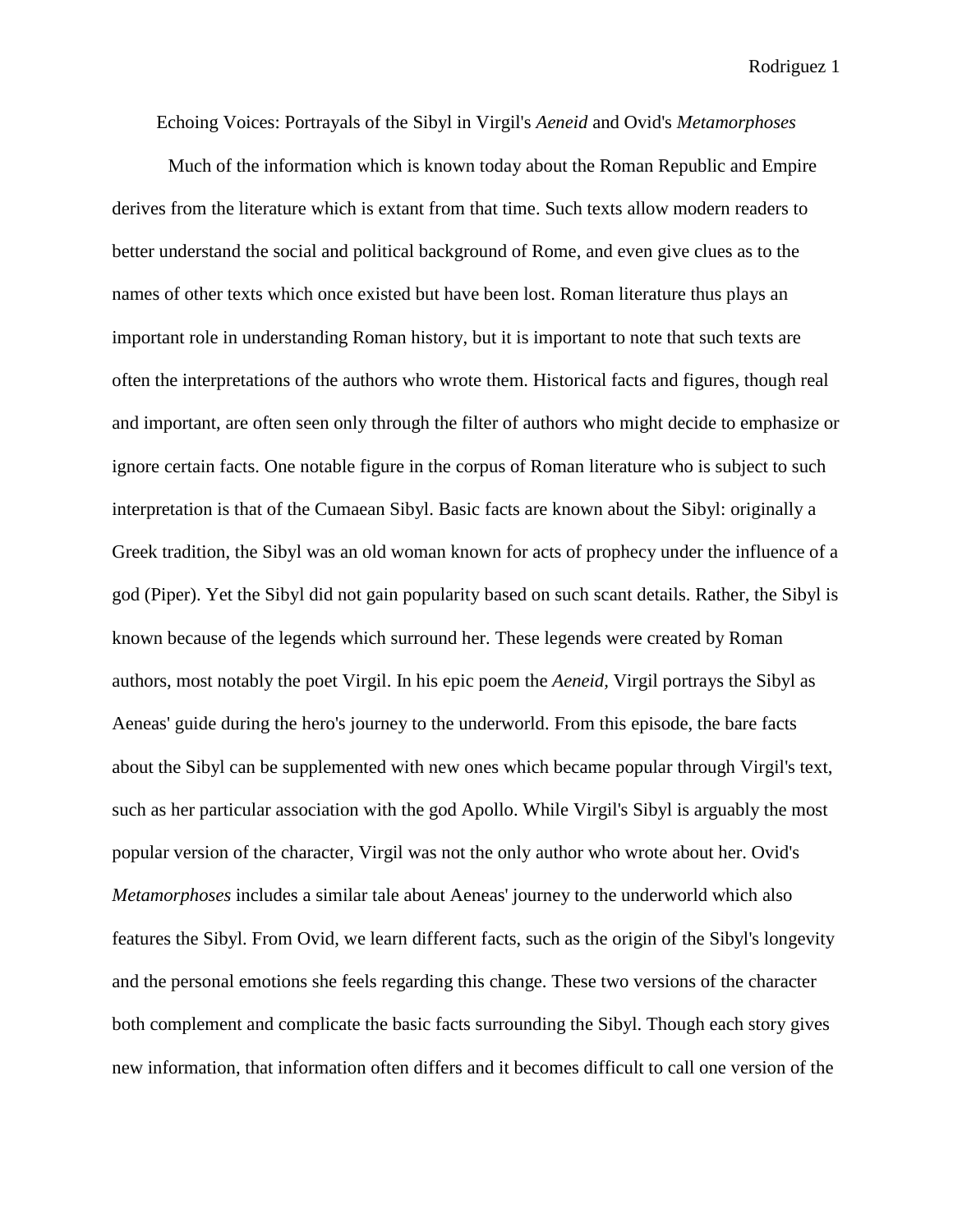Sibyl the definitive version. This discrepancy is a result of the author's interpretation. The way the Sibyl is portrayed in the *Aeneid* and the *Metamorphoses* differs greatly. For Virgil, the Sibyl becomes a symbol of the change which Augustus was implementing in Rome at the time of the *Aeneid's* creation; in Ovid's hands, the same character becomes a representation of the author's desire to entertain and relate to his audience. Each author uses the basic facts in order to create a facsimile of the Sibyl which suits his own literary needs. Because of this manipulation, the Sibyl does not have a true character of her own, but is a tool which the authors have used to prove their own points. Though certain facts do not change, the Sibyl's personality differs depending on the what the author who is writing about her wants to say. As a result, the character of the Sibyl is not determined by a consistent history, but by the author of the work in which she appears.

The Roman poet Virgil was born in 70 BC near Mantua in Italy. The poet's year of birth falls into the last decade of the Roman Republic. This is an important factor in shaping both Virgil's life and his subsequent works. Virgil was only twenty when Caesar crossed the Rubicon; the poet spent many of his formative years under the devastating influence of the subsequent civil war. This left him very critical and wary of such wars, the impact of which can be seen in many of his poems (Williams). This is no less true for Virgil's best known work, the *Aeneid*, which he began to write in 31 BC, when he was thirty-eight years old. The *Aeneid*, the story of the hero Aeneas' mythical founding of Rome, concludes with a vision of stability absent from the years of social turmoil in which Virgil grew up. In it, Rome is portrayed as a steady, praiseworthy society, free from the fractures which had marred it for most of the poet's life. The date on which Virgil began this epic poem is not a coincidence. On the heels of the destructive civil wars of the past few decades came the ascension of Augustus to emperor and the promise of peace. This new regime created the promise of a "reborn Rome" (Williams), an idea which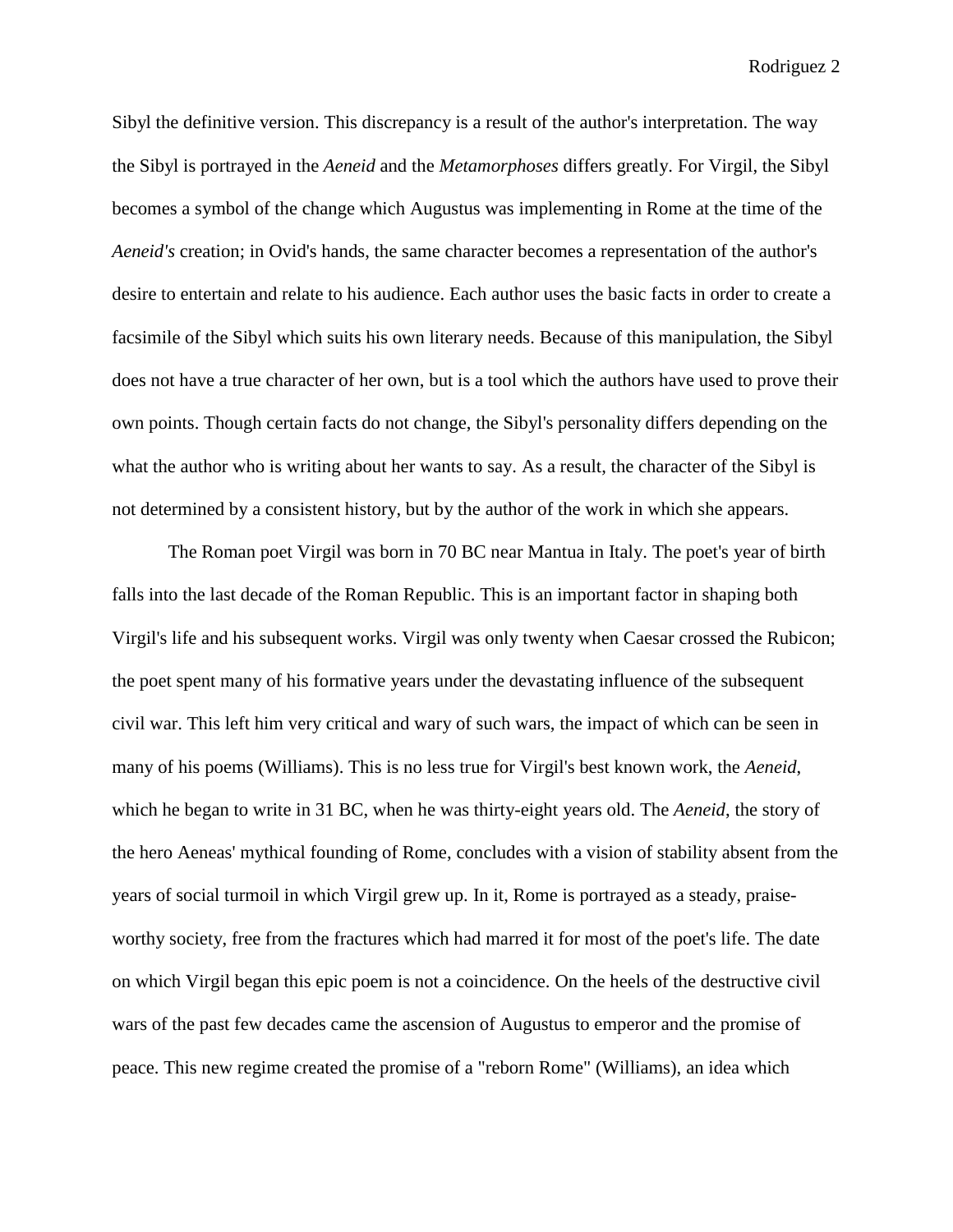Virgil, having grown up as a simple country man, found very appealing. Part of Augustus' reforms included a return to the basic ways of life, free of the corruption that had lately plagued the state (Fife). Similarly, Virgil felt an attachment for the simplicity of the virtues and religious traditions of the Italian people (Williams). Virgil's predisposition to appreciate the calm which Augustus was attempting to bring to Rome influenced his creation of the *Aeneid*. One particular place in the text where this can be seen is in Book VI, in which Aeneas journeys to the underworld with the help of the Cumaean Sibyl. The setting, characters, and dialogue in this book all point towards the influence of Augustus' social reforms, but in particular, the character of the Sibyl stands out as a hallmark of Virgil's modern times. Virgil's choices in this book, and especially his use of the Cumaean Sibyl, reflect his desire to support the current atmosphere of change in Rome.

Virgil did not mean the *Aeneid* to be a fleeting piece of literature. His connection to and approval of Augustus' reforms was something which he wished to impress on future generations. This is made obvious in his creation of the *Aeneid* as a national epic. An ancient epic is "a long narrative written in hexameters…which concentrates either on the fortunes of a great hero or perhaps a great civilization and the interactions of this hero and his civilization with the gods" (Toohey). Often an epic deals with the moral ideas and taboos of the culture it represents. The hero's lessons represent the culture's ideals, and what he does well is a standard which all men should strive for (Drake). Other themes of the epic include the use of a mythical story to emphasize and glorify the better manners of bygone eras, a strong emphasis on religion, and the theme of patriarchy. As a whole, the *Aeneid* strongly supports the morality of past times, though it also suggests that under the influence of Augustus, those times may not be entirely lost. The themes of patriarchy and religion can be clearly seen in Book VI. The entire episode of Aeneas'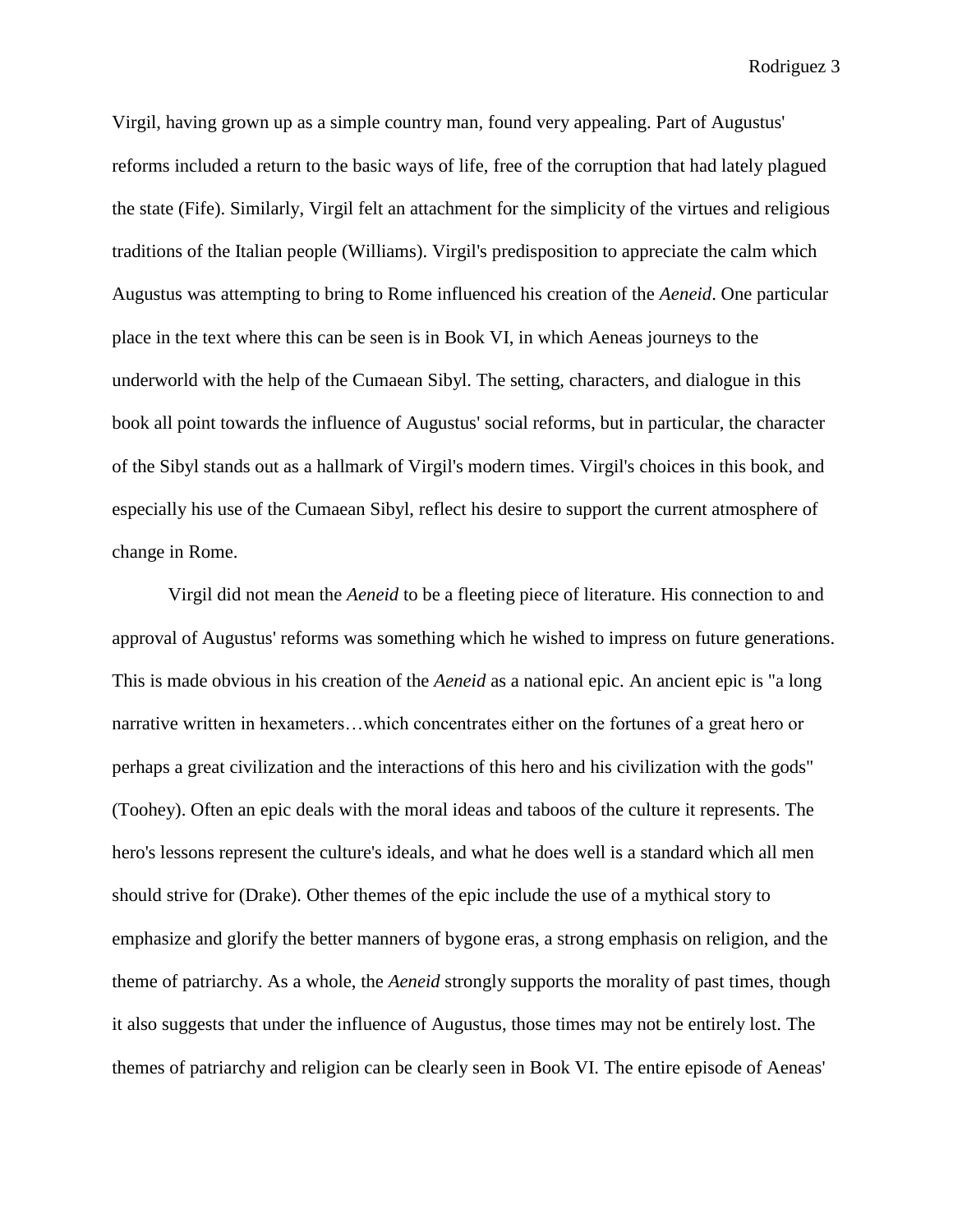encounter with the Sibyl is a reflection of an existing religious cult in Rome. Aeneas himself reflects the importance of patriarchy, as he has come to the Sibyl specifically to see his father:

> unum oro: quando hic inferni ianua regis dicitur et tenebrosa palus Acheronte refuso, ire ad conspectum cari genitoris et ora contingat;… (*Aeneid* 6.106-09)

(I beg one thing: Since it is said that here is the door of the lower kingdom and the dark swamp which the Acheron has poured into,

let me be allowed to go under the view and face of my dear father)

Though Aeneas describes the interior of the underworld and therefore knows that his path is dangerous, he does not waver. His only interest is in seeing his father and paying proper respect to his ancestor. In Rome, where the introduction of an emperor had recently added another dimension to the idea of patriarchy, this theme is an important example of the hero representing a cultural ideal.

As an epic, the *Aeneid* falls into a long line of literature that includes the two most famous Greek epics, the *Iliad* and the *Odyssey,* both of which also feature the Trojan War. While these two epics by Homer are distinctly Greek, Virgil set out to create an epic which was markedly Roman. He could not do so, however, without borrowing, and at times undermining the original texts. There are several similarities between these texts, particularly between the *Aeneid* and the *Odyssey*. Characters and settings which are prominent in the *Odyssey* find their way into Virgil's work. For instance in *Aeneid* V, Polyphemus the Cyclops is seen by Aeneas and his crew and Aeneas must make the decision whether to sail between Scylla or Charybdis, the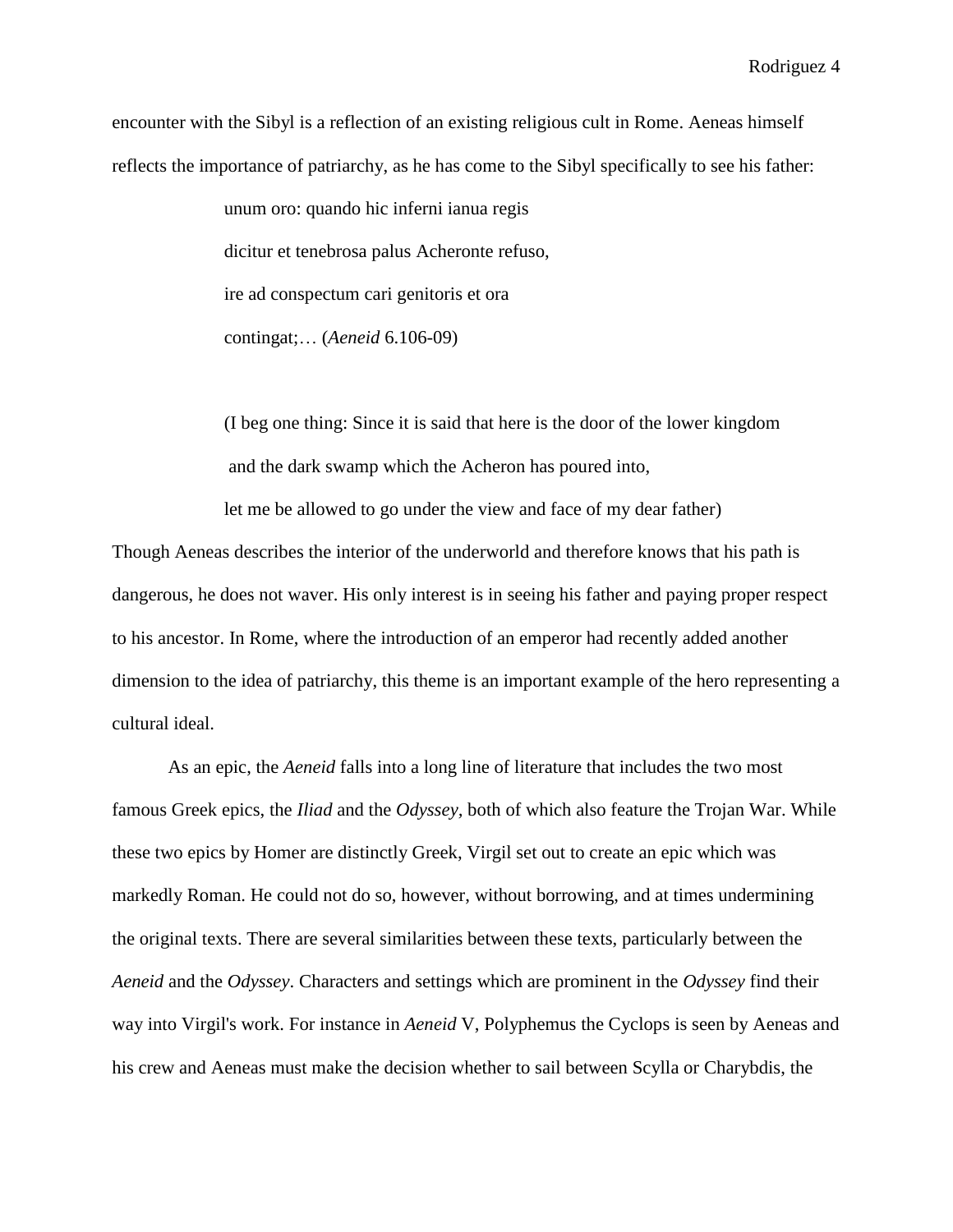same monsters with which Odysseus contended. The characters of Circe from the *Odyssey* and the Sibyl of *Aeneid* VI are both associated with magic and both provide directions for their heroes (Prescott 183). Significantly, both heroes also make journeys to the underworld. This too, is a hallmark of an epic. Heroes frequently make such journeys in which they confront death; this allows them to understand that heroism is a spiritual quality and does not depend solely on physical prowess (Drake). Both heroes, therefore, are meant to be admired for their principles and strength of mind as well as their physical endurance. However, despite sharing this experience, here the two heroes begin to differ as Aeneas actually goes inside the underworld, while Odysseus stays at its entrance. Similarly, although Aeneas comes into contact with the same monsters, he manages to avoid any confrontation with them. While Virgil is placing the *Aeneid* inside a tradition, he tends to "diminish the grandeur of the *Odyssey*" (Prescott 183). Virgil is very interested not only in creating an epic, but in creating a Roman epic which is superior to others of its kind. This is one example of the way in which the poem reflects what Virgil saw as Rome's greatness.

A large part of this perceived greatness centers on the difference between the chaos in which Virgil grew up and the new peace which Augustus was attempting to implement. As the first emperor, one of the main things Augustus is known for are his social reforms. Augustus "bemoaned the inability of his generation to come up to the ancient standards" (The Augustan Reformation) and instituted new laws in an attempt to reverse the process. These reforms were political and moral in nature, and the "basis of each of these reforms was to revive traditional Roman religion in the state" (Fife). Some implemented changes included restoring public monuments and temples, reviving games and festivals, and increasing social-class rigidity (Fife). By using the character of the Sibyl, Book VI of the *Aeneid* reflects this new strictness in religion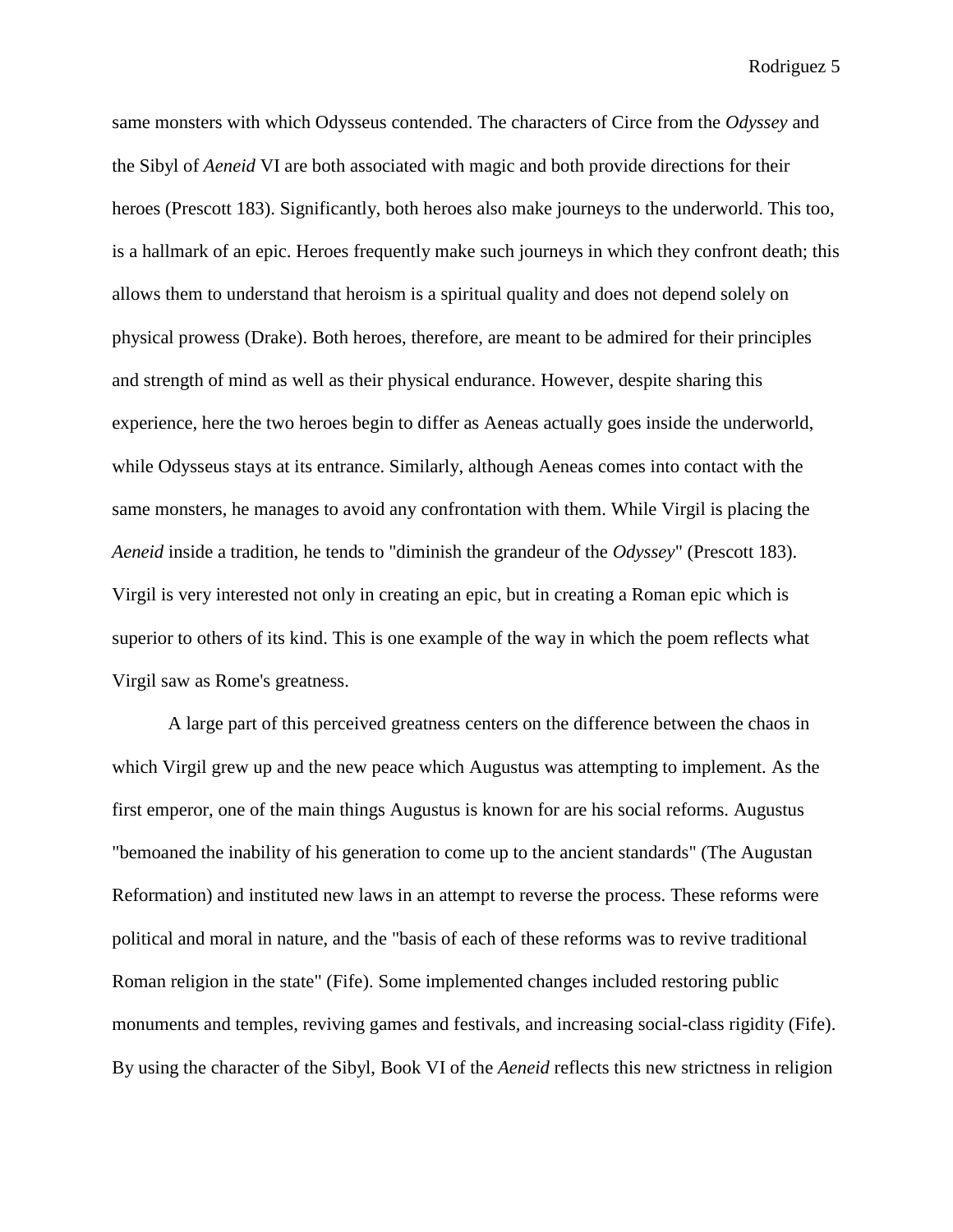and in social matters, particularly regarding women. Religious changes under Augustus included an emphasis on traditional Roman religion. It is significant that the cult of the Sibyl originated in Greece. Augustus did not favor new cults being established and given prominence in Rome, yet he allowed already established rituals to continue (Green 179). Like the interest in Cumae, this attraction to the Sibyl was often seen in the aristocracy, which enjoyed foreign culture as a way to mark its status.

According to Varro, a respected Roman scholar and satirist of the early first century BC, there were a total of ten Sibyls throughout the ancient world (*Oxford Classical Dictionary* s.v. "Sibyl"). Virgil's choice to ground his text in the specific figure of the Cumaean Sibyl is a direct reflection of his times. Cumae was a Greek town popular with the Roman aristocracy because of its connection to Greek culture (*Oxford Classical Dictionary* s.v. "Cumae"), and its proximity to other near-by resort towns, such as Baiae. In addition to the Sibyl's popularity among the social elite, the Cumaean Sibyl and the cult of Apollo were important figures of Augustan ideology (*Oxford Classical Dictionary* s.v. "Cumae"). The Sibyl might not have been allowed such popularity in Augustus' time if it were not for her connection to Apollo, whom Augustus considered his own patron god (Green 179). This is an important consideration when discussing the addition of the Cumeaen Sibyl into Virgil's work. In the *Aeneid*, the Sibyl channels her predictions through the god Apollo:

> at pius Aeneas arces, quibus altus Apollo praesidet, horrendaeque procul secreta Sibyllae, antrum immane, petit, magnam cui mentem animumque Delius inspirat vates aperitque futura. (*Aeneid* 6.9-12)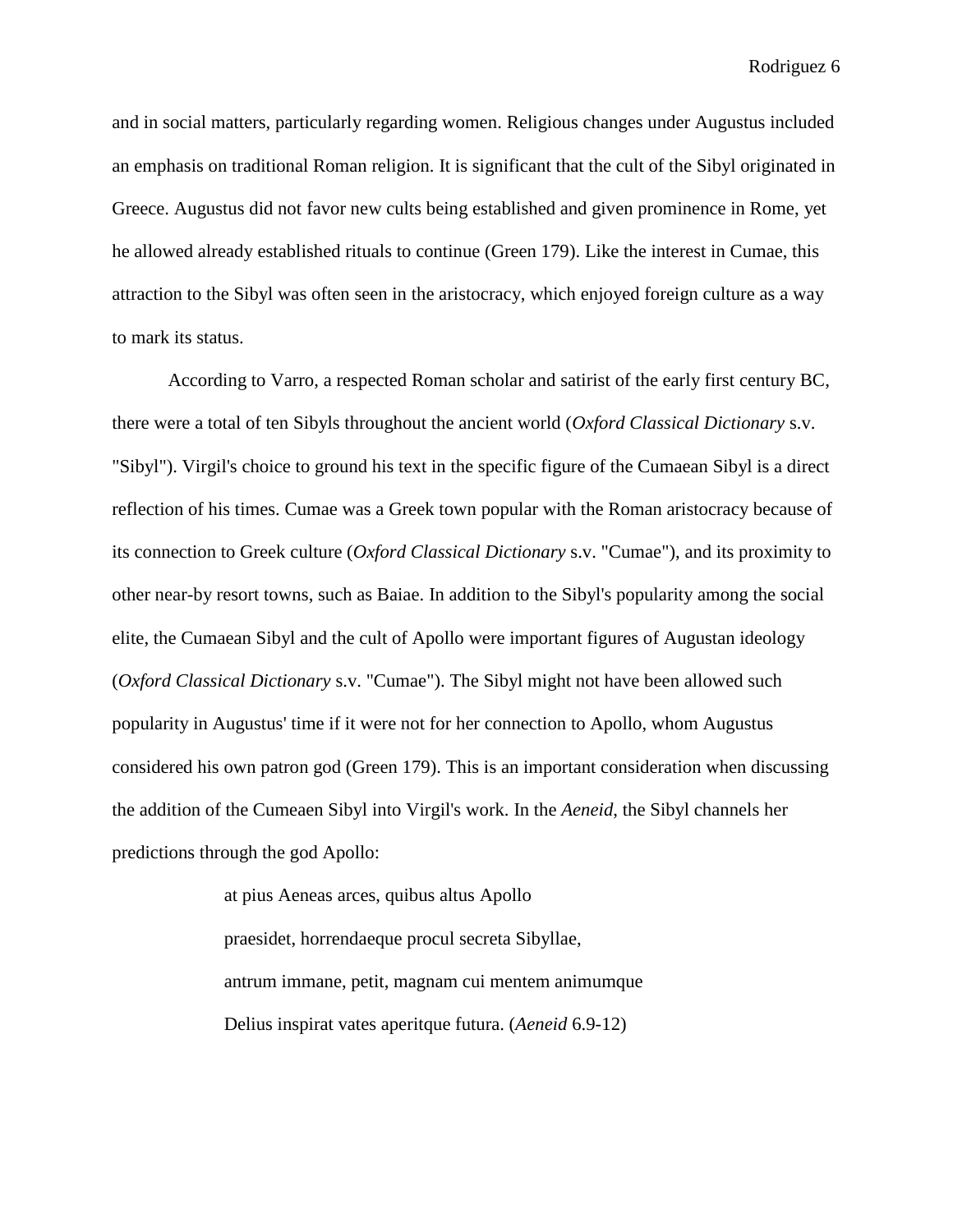(But loyal Aeneas seeks the citadel over which high Apollo presides,

and in the distance, an immense cave, the secret rooms of the dreadful Sibyl,

into whom the Delian seer breathes great mind and spirit and lays bare the future.)

Here there is no doubt that the prophecies of the Sibyl are not man-made, but come directly from Apollo. Although the Sibyl is described as living near to Apollo's domain, she is only a subject in the god's lands. The prophecies for which the seer is renowned only occur by the power of Apollo's breath. In Virgil's version, the Sibyl is merely a conduit, and has no control over the process:

> ventum erat ad limen, cum virgo, "poscere fata tempus" ait: "deus ecce deus!" cui talia fanti ante fores subito non vultus, non color unus, non comptae mansere comae, sed pectus anhelum, et rabie fera corda tument, maiorque videri nec mortale sonans, adflata est numine quando iam propiore dei. (*Aeneid* 6.45-51)

(He had come to the threshold when the virgin said: "It is time to demand oracles. The god, behold, the god!" When she said such things before the doors, suddenly neither her face nor her color were the same, her braided hair did not remain nice, but her breast gasped, and a wild heart swelled with madness within her, and she seemed bigger and not sounding mortal, she was inspired by the ever nearer will of the god.)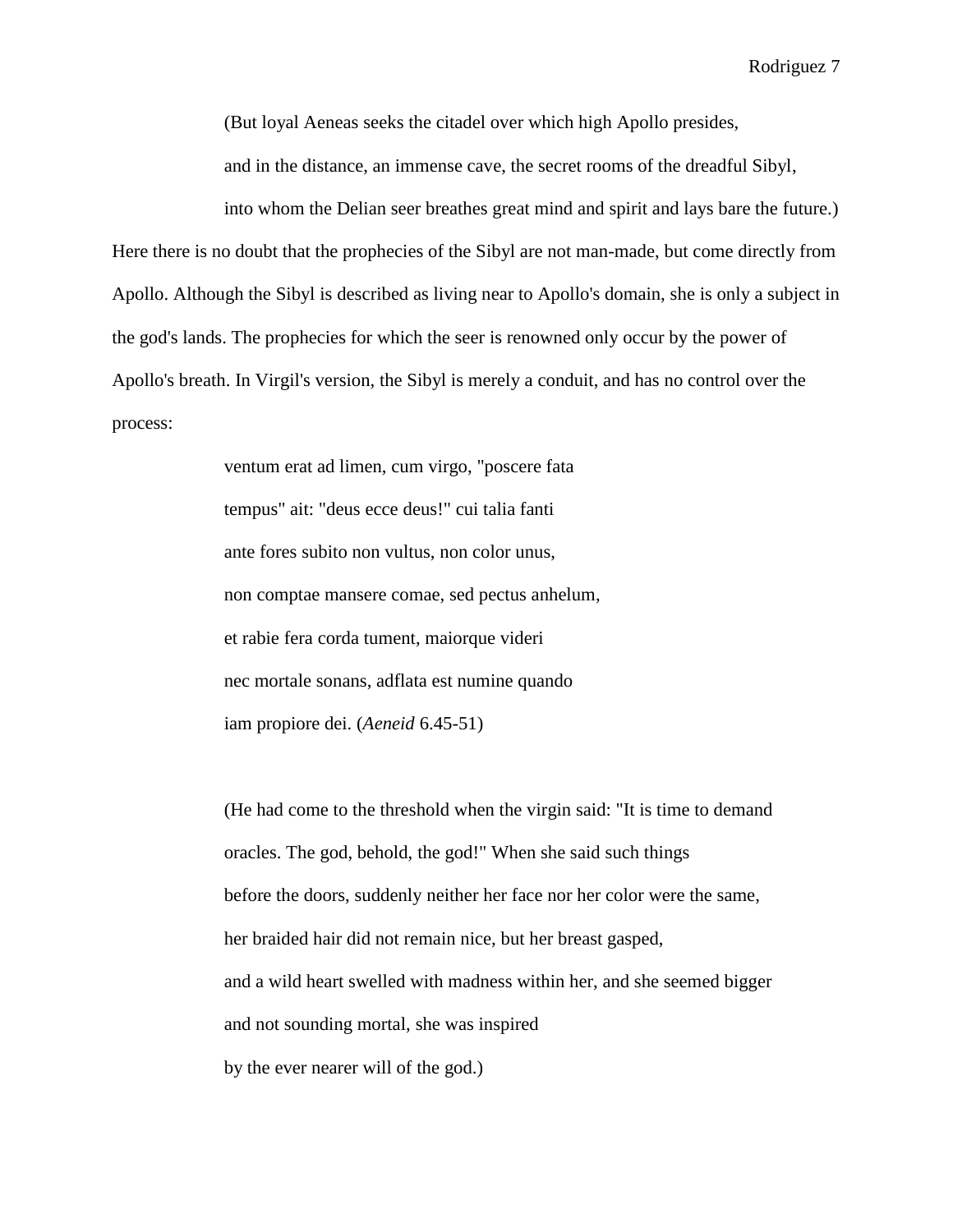When Aeneas and his party come to the Sibyl's cave, she is immediately aware of the presence of the god. Though the party has come to consult her, she does not rely on her own skills in order to offer them a response; instead, her frantic and repetitive speech indicates that she is expecting the god's presence. When he is near, the Sibyl becomes inhuman. She loses characteristics such as her color, complexion, and hairstyle, which strip her of her femininity as she becomes merely a vessel of communication. She is not described with human terminology, but as "wild" and seized with "madness." What is left of the Sibyl herself is brought down to an animal nature, while at the same time, she seems to grow taller, and no longer "sounds mortal." The fact that the Sibyl is in a frenzy while she utters her prophecies is characteristic of Virgil's portrayal of the character. While some sources agree with Virgil as to the influence of Apollo, some claim a different god is responsible for the prophecies, and others, such as Phlegon of Tralles, Plutarch, and Pausanias state that the Sibyl spoke of her own inspiration, without the intervention of a god (*Oxford Classical Dictionary* s.v. "Sibyl"). Thus, the particular powers and origins which Virgil attributes to the Sibyl are not universally accepted as facts. Virgil's decision once again serves to emphasize the *Aeneid's* role as a reflection of Augustan Rome. Not only was Cumae an important city for aristocrats, Apollo was Augustus' patron god. Virgil's creation of this particular Sibyl, though there were other options and explanations of her character, is directly dependent on the national sensibilities of Augustus' moral reforms.

The Sibylline books, a compilation of the Sibyl's prophecies, helped to perpetuate this ideal. These books were written in Greek and were left in the care of the priestly college, or the *Collegium Pontificum*, which consisted of fifteen priests whose job was to preside over public religious rites ("Priests and Priesthoods of Nova Roma"). Though these priests had authority over religious practices, they were only allowed to consult the Sibylline books if they were ordered to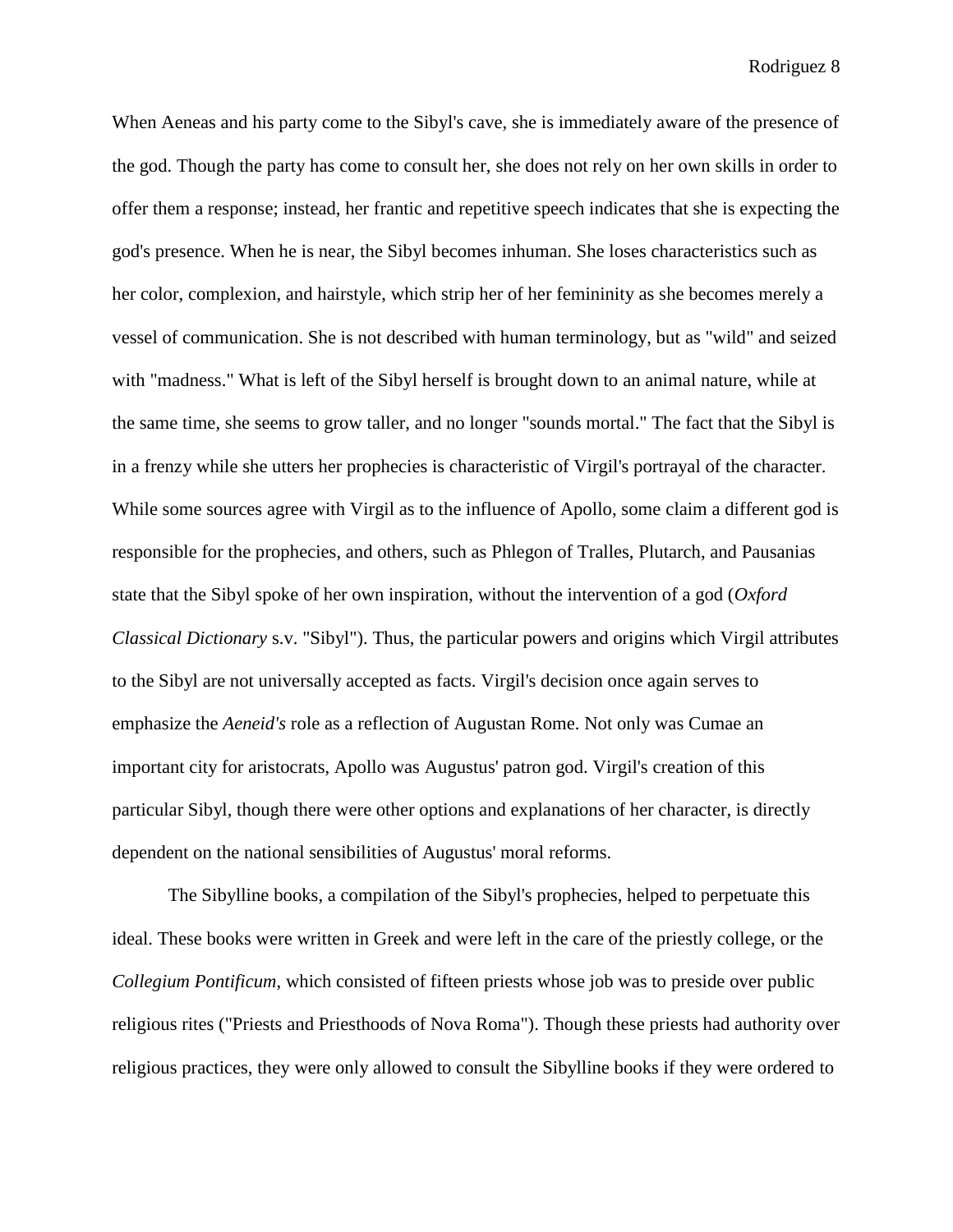do so by the Senate (*Oxford Classical Dictionary* s.v. "Sibylline Books"). This ensured that the power of the Sibyl's prophecies lay directly with the upper-class in Rome. Unlike the Delphic Oracle, which could be sought out by any person, the Sibylline Oracles were only accessible to those who were part of the upper class and could understand the Greek language (Green 179). The result of this discrepancy was a mysticism which attracted the lower classes to the figure of the Sibyl, though they could not access the prophesies themselves (*Cambridge Dictionary of Classical Civilization* s.v. "Sibyl"). The formality, secrets, and place of honor which surrounded the Sibyl and her books sparked the popular imagination (Green 179).

The importance of the Sibylline books can be traced through the history of their time in Rome. The original three books are said to have been bought by Tarquin the Proud, the last Etruscan king of Rome. Aulus Gellius, a Latin author and grammarian born around 125 AD, ("Aulus Gellius") documented the now famous story in his compilation of tales *Attic Nights:*

> In antiquis annalibus memoria super libris Sibyllinis haec prodita est: Anus hospita atque incognita ad Tarquinium Superbum regem adiit, novem libros ferens, quos esse dicebat divina oracula; eos velle venundare. Tarquinuus pretium percontatus est. Mulier nimum atque inmensum poposcit; rex, quasi anus aetate desiperet, derisit. (*Attic Nights* 19.1-4).

(In ancient chronicles the following account is reported about the Sibylline Books: an old woman, a guest and unknown, came to King Tarquin the Proud, carrying nine books which she said were divine oracles; she wanted to sell them. Tarquin inquired about the price. The woman demanded an immense and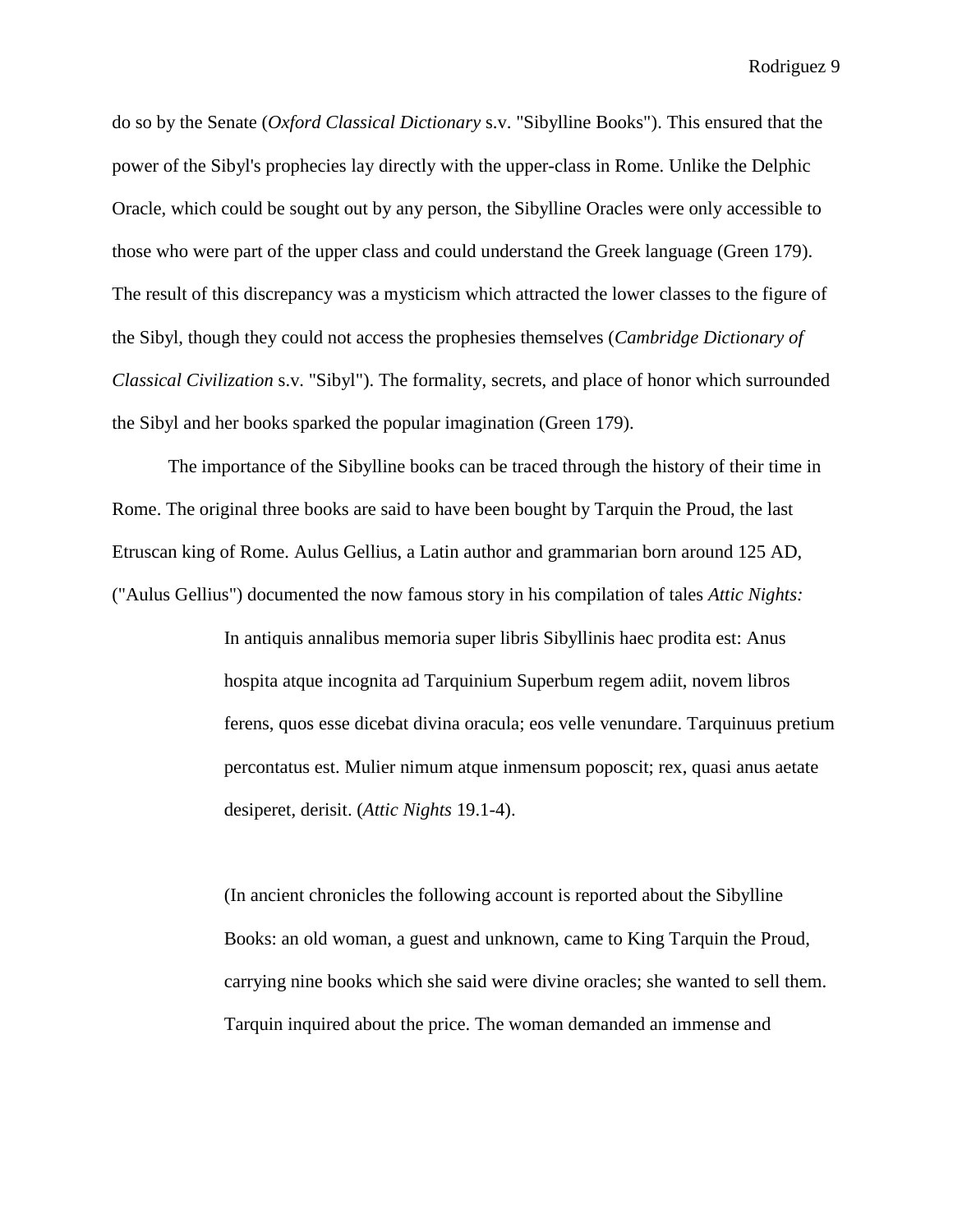extravagant price: the king laughed at her as if the old woman was insane because of her age.)

The information here has the tone of a legend. Gellius himself notes that what he is writing is merely an account which has been passed down through generations. In this way, Gellius's story is similar to Virgil's; both authors are trying to use their works to justify the content of their own realities in Rome. Unfortunately, this tale is much less triumphant than Virgil's. Here at the beginning of the chronicle, there are nine books which the Sibyl calls divine oracles. Yet in Rome, only three of those books were extant. It is important that Tarquinius Superbus is the king who is said to have bought these books. Tarquin is above all characterized by his by-name "the Proud." That pride is at work in this story, as he laughs derisively at the old woman. Though she is a guest, he does not show her hospitality, and instead mocks her age. Tarquin is also much more concerned with the money that he might have to part with than the precious information in the books. The result of this pride is the reduction of the nine books into three after the Sibyl burns six of them in order to force Tarquin's hand.

The carelessness with which these original books were treated seems to have played a role in the ways the remaining three were revered in Rome. In Gellius's text, Tarquin's regret is immediate and the books become precious objects:

> Tarquinius ore iam serio atque attentiore animo fit, eam constantiam confidentiamque non insuper habendam intellegit, libros tris reliquos mercatur nihilo minore pretio quam quod erat petitum pro omnibus…Libri tres, in sacrarium conditi, "Sibyllini" appellati; ad eos quasi ad oraculum quindecimviri adeunt, cum di immortales publice consulendi sunt. (*Attic Nights* 19.8-11)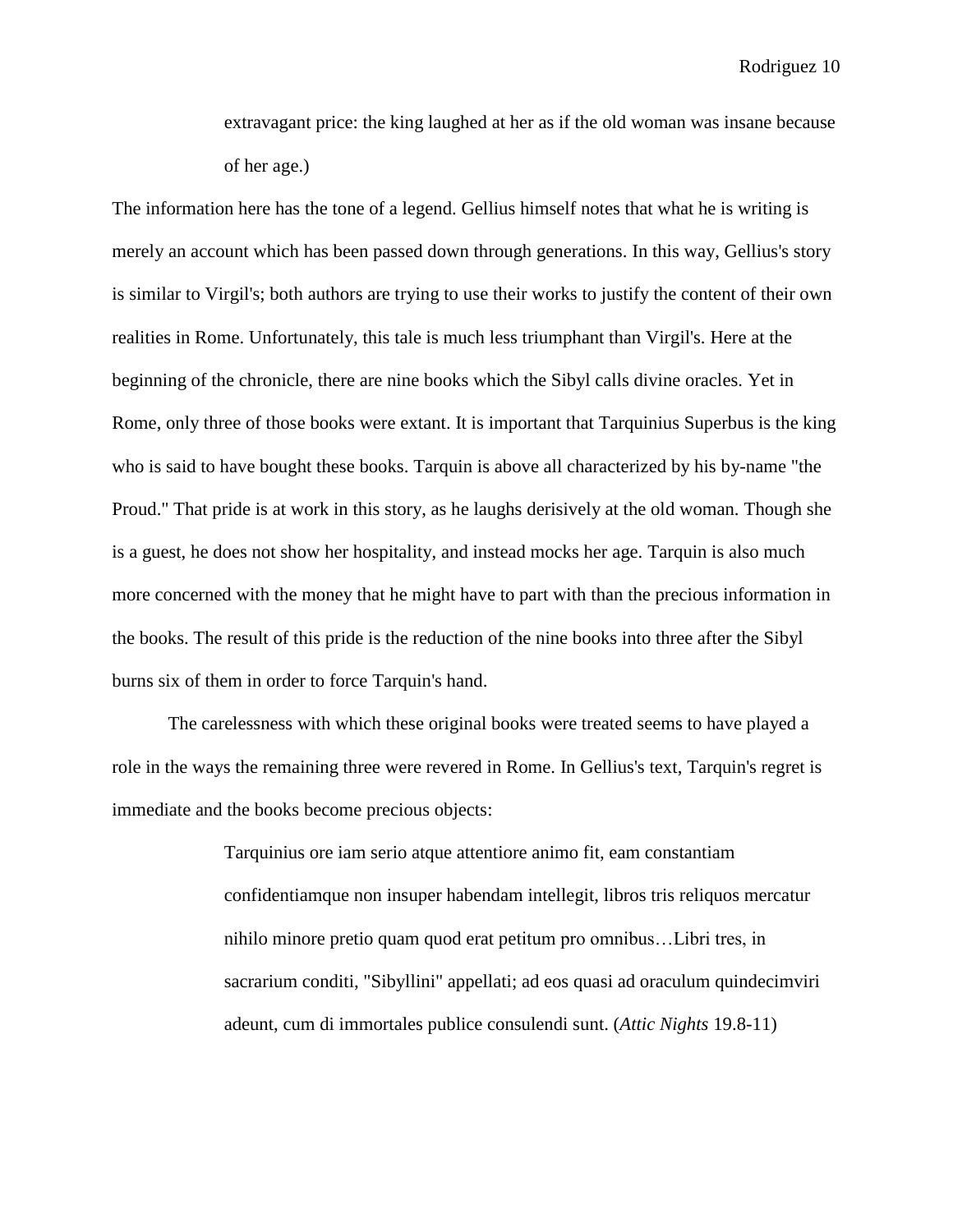(Tarquin's expression now became serious and he became more attentive of mind, he understood that her perseverance and confidence were not to be underestimated and he bought the remaining three books for no less price than what had been asked for all…Deposited in a shrine, the three books were called "Sibylline;" to them the fifteen go for oracles whenever the immortal gods must be consulted publically.)

Once Tarquin has recognized his mistake, he quickly makes sure that the rest of the oracles are kept safe. The description of their placement is very close to the way in which the books were actually kept in Rome. They were housed in the Temple of Jupiter Capitolinus, put in the care of the priestly college, and consulted at the command of the Senate in times of emergency. The "fifteen" mentioned in the text refer to these men of the priestly college, who were responsible for reading the oracles when commanded. However, their stay in this temple did not last, as the temple burned in 83 BC (*Oxford Classical Dictionary* s.v. "Sibyl"). Rather than allow these books to vanish completely, Augustus sent men of high rank to seek out other Sibylline collections in order to establish a new collection in Rome. These new books were personally authenticated by Augustus before being housed in their new home at the base of the statue of Palatine Apollo in gilded cases (Green 179). The opulent new home of the books suggests that they were very important to both the aristocracy and the populace. The importance of the lost six books cannot be overstated when discussing the treatment of the remaining three. Augustus was careful to avoid the mistake of Tarquin. Even though the original books were lost, and though the new copies were different from the Greek originals, the books were not allowed to disappear. In fact, they survived for almost four more centuries until they were permanently lost sometime between 395 and 408 AD (*Oxford Classical Dictionary* s.v. "Sibyl").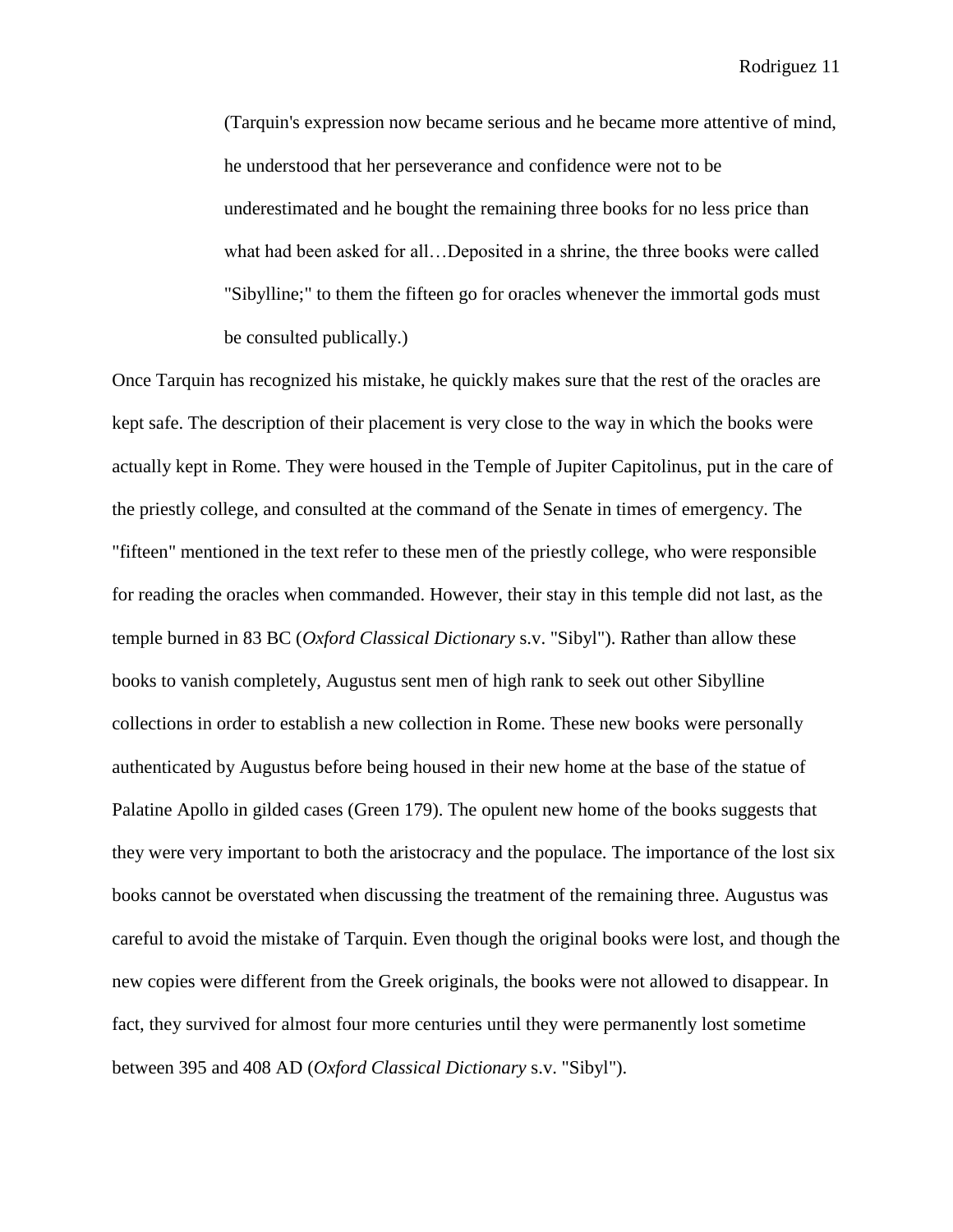The importance of the Sibyl herself can also be seen in Book VI of the *Aeneid*. As Aeneas comes to the Sibyl's door, she scolds him for being slow to offer prayers:

"cessas in vota precesque,

Tros," ait. "Aenea? cessas? neque enim ante dehiscent attonitae magna ora domus." (*Aeneid* 6.51-53)

("Do you delay in vows and prayers

Trojan Aeneas," she said. "Do you delay? For not before (you pray) will the thundering house open its great doors.")

This speech of the Sibyl is the first coherent one she gives in the text. As such, it is probable that the prayers she seeks are prayers to Apollo, who is gaining control over her at this point in the poem. She knows that the god who inspires her needs to be praised before he will offer the prophecies Aeneas seeks. Aeneas understands this and begins his prayers with supplications to Apollo. However, Apollo is not the only one he praises:

> tum Phoebo et Triviae solido de marmore templum instituam festosque dies de nomine Phoebi. te quoque magna manent regnis penetralia nostris: hic ego namque tuas sortis arcanaque fata dicta meae genti ponam, lectosque sacrabo, alma, viros. (*Aeneid* 6.69-74)

(Then to Apollo and Trivia, I will build a temple of solid marble and will initiate festival days in the name of Apollo.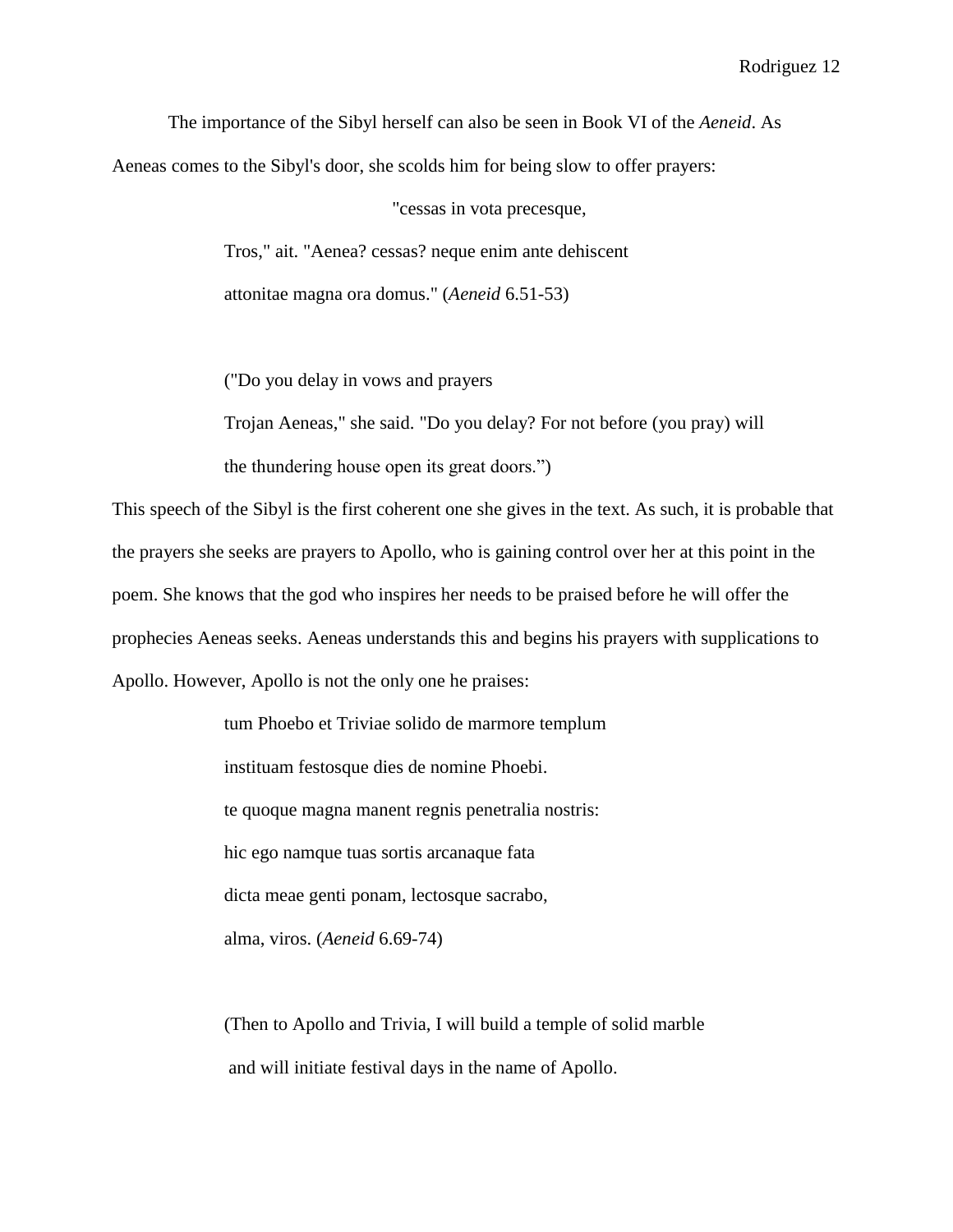Great sanctuaries wait in our kingdom for you as well.

For here I will also place your prophecies and secret stories told to my people, and will consecrate chosen men, Nourishing One.)

The first sentence of Aeneas' speech does refer to Apollo. The rest of these lines, however, are addressing the Sibyl. Though the Sibyl did not ask for praises to herself, Aeneas does not leave her out. He makes sure to include her in his prayers and promises. Not only will Apollo, the god, be given a temple and festival days, but his vessel, the Sibyl, will also have sanctuaries for her prophecies in Aeneas' new city. This reverence reflects the importance of the Sibyl in Virgil's own time. Much of the *Aeneid* is an attempt to explain or justify certain customs or actions in Virgil's modern Rome. Here, Virgil is justifying the importance of the Sibyl. Since Aeneas, the founder of the city, praises the Sibyl, it is only right that the rest of Rome perpetuates his example. Interestingly, although the poem is set in the past and made to look like the inspiration for modern practices, the opposite is true. Had the Sibyl not had prominence in Virgil's Rome, he would not have felt the need to explain the tradition of her presence. In Virgil's time, the Sibyl was important enough to warrant characterization and explanation in the poet's work. This tendency reflects a technique which Virgil uses throughout his poem known as etiology. Virgil's use of the Sibyl is meant to be an explanation of why she remains important in Augustan Rome. Using etiology, Virgil works backwards, giving his readers the origin of a practice which they would already recognize from their own time.

Apart from her religious significance, the Sibyl also represents the portion of Augustus' reforms which deal more closely with social issues. Along with implementing new religious standards, Augustus also created new rules by which people must live their personal lives. These included rules about marriage which made divorce more difficult and made being single at a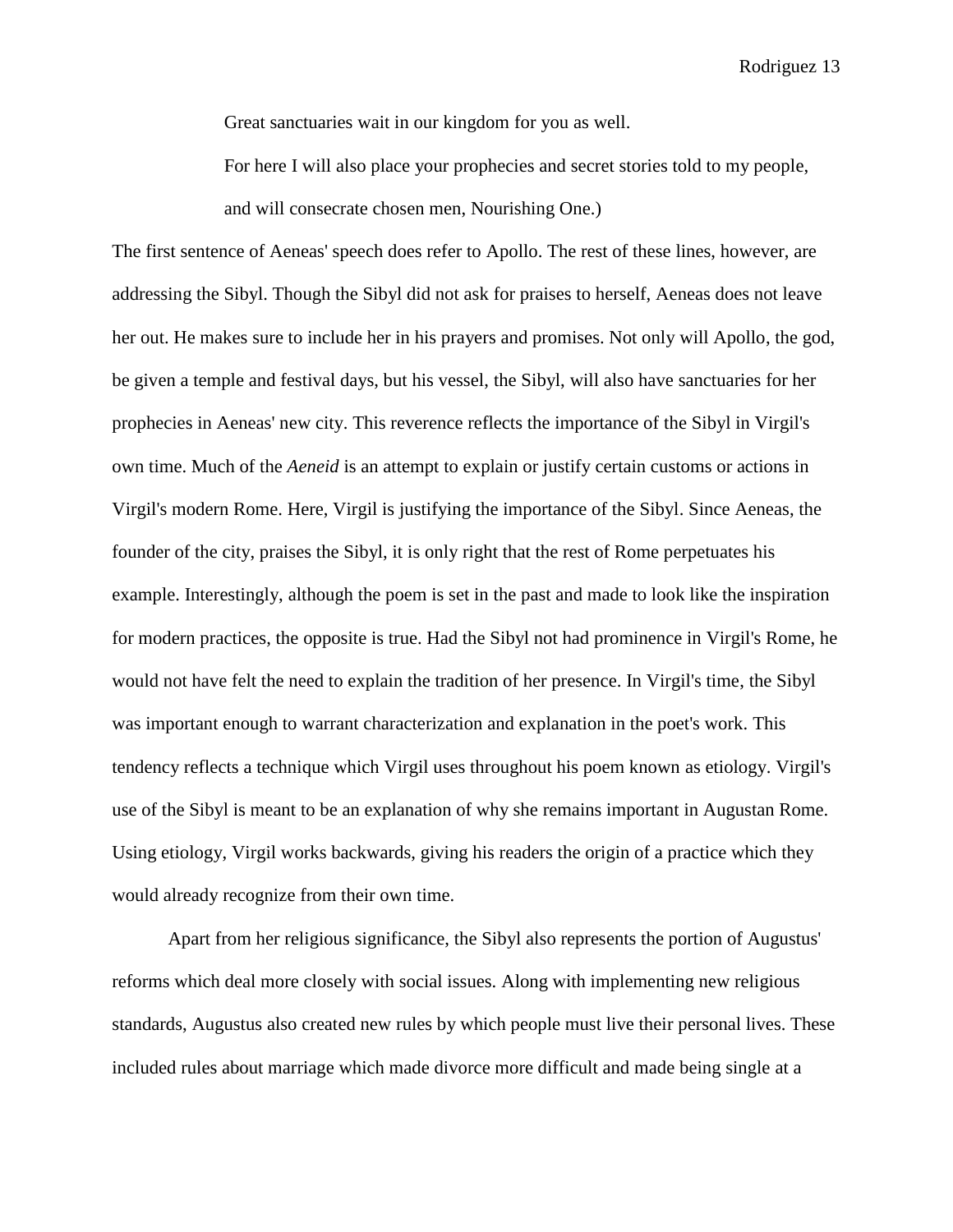certain age punishable (Fife). These rules were particularly harsh towards women. Women were restricted from attendance of public spectacles and encountered much stricter punishments than men if they were convicted of adultery. They faced banishment, loss of dowry or one-third of any other wealth, or even death at the hands of their husbands or fathers (The Augustan Reformation). While Augustus saw this as a way to return to classical values, not everyone approved. Some felt that women had been making positive strides towards advancing in society and that these new rules caused them to lose any ground they might have gained (Augustan Reformation). The Sibyl reflects this struggle. Although she has independent power and influence, she is unbreakably tied to Apollo's influence:

> At Phoebi nondum patiens, immanis in antro bacchatur vates, magnum si pectore possit excussisse deum; tanto magis ille fatigat os rabidum, fera corda domans, fingitque premendo. (*Aeneid* 6. 77-80)

(But not yet submitting to Phoebus, the wild seer rages in the cave to see if she can shake off the great god from her chest; but all the more, he wears out her raging mouth, taming her wild heart, and molding her through restraint.)

Though Aeneas' deference to the Sibyl reflects his deference to her position, these lines show that as a person, the Sibyl is not described as the model of contrite womanhood. Instead, she fights against her fate, even though it may be supposed that she is used to such interactions with Apollo. She is "wild" and "raging," more like an animal than a person. As such, Apollo takes up the role of master and begins to break her as if she were cattle. He "tames" her, "wearing her out"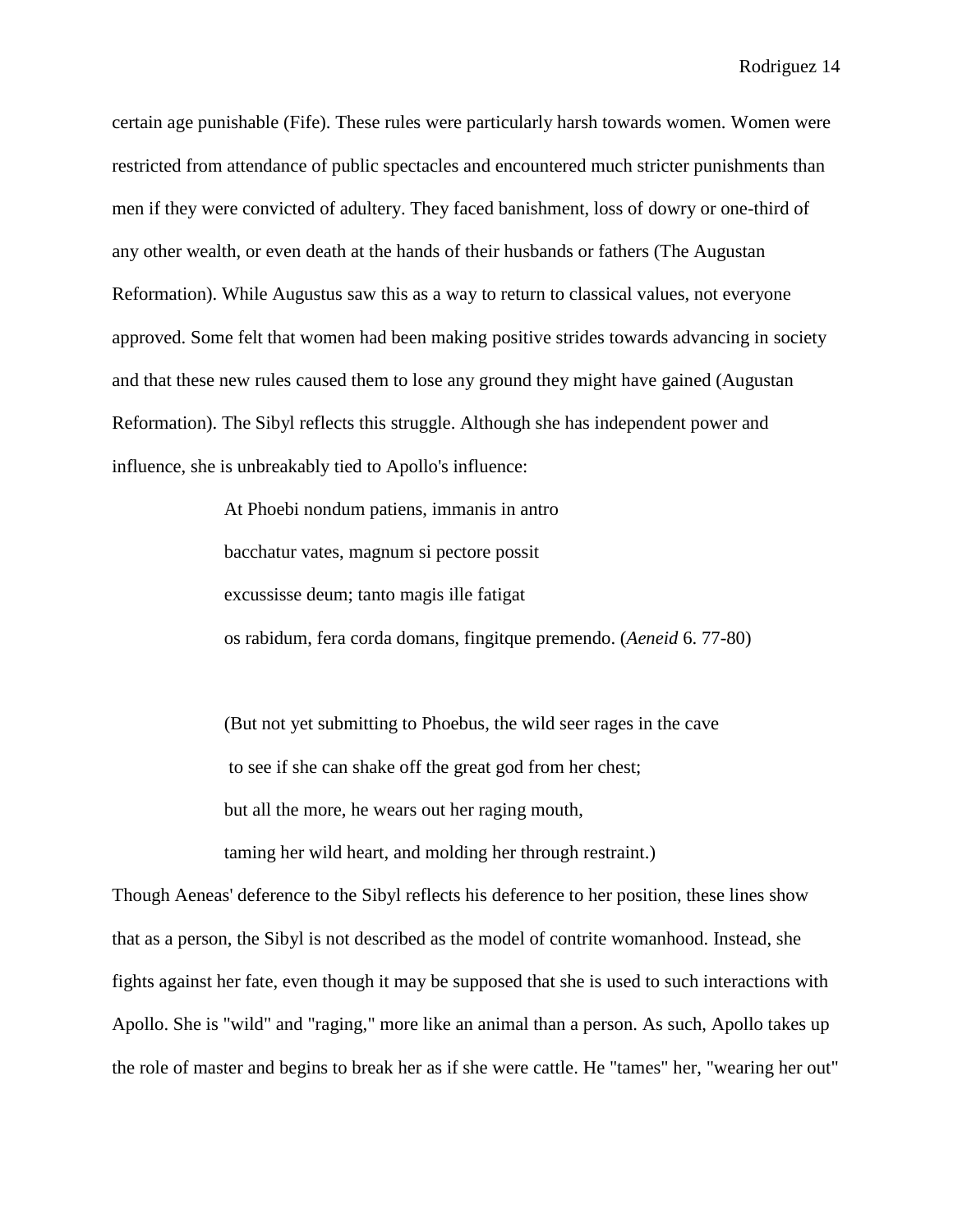as if she were a horse which must be ridden until it is ready to submit. In a later passage, Apollo is said to "shake the bridle of the raging one and turn the goad under her breast" (*ea frena furenti / concutit et stimulos sub pectora vertit Apollo; Aeneid* 6.100-01). Apollo has the reins over his vessel, yet he must continue to prod her in order to make her go in the direction he chooses. This struggle could be seen as the struggle of women in Rome as they have their rights stripped away by the new reforms. However, Virgil is not suggesting that the women should win. In fact, by describing the Sibyl as an unwieldy animal, he seems to be suggesting that women must be led or else go wild.

Although the Sibyl holds a position of great importance, she is not trusted to care for things on her own. Even Aeneas is concerned with the way she handles the prophecies she is given:

> **"**foliis tantum ne carmina manda, ne turbata volent rapidis ludibria ventis; ipsa canas oro." (*Aeneid* 6.74-76)

("Only do not hand over your songs to pages, lest they fly as mockeries mixed up by the fast winds; I beg that you sing them yourself.")

As Aeneas has just met the Sibyl, it can be said that his words are reflective of an issue in Rome in which the precious prophecies are lost and not based on Aeneas' personal observations. According to these lines, however, they are lost not because of time, but because the Sibyl was careless with them. This suggests that even a woman of power does not know enough to be respectful of such an honor, and that Augustus is therefore right in restricting the rights of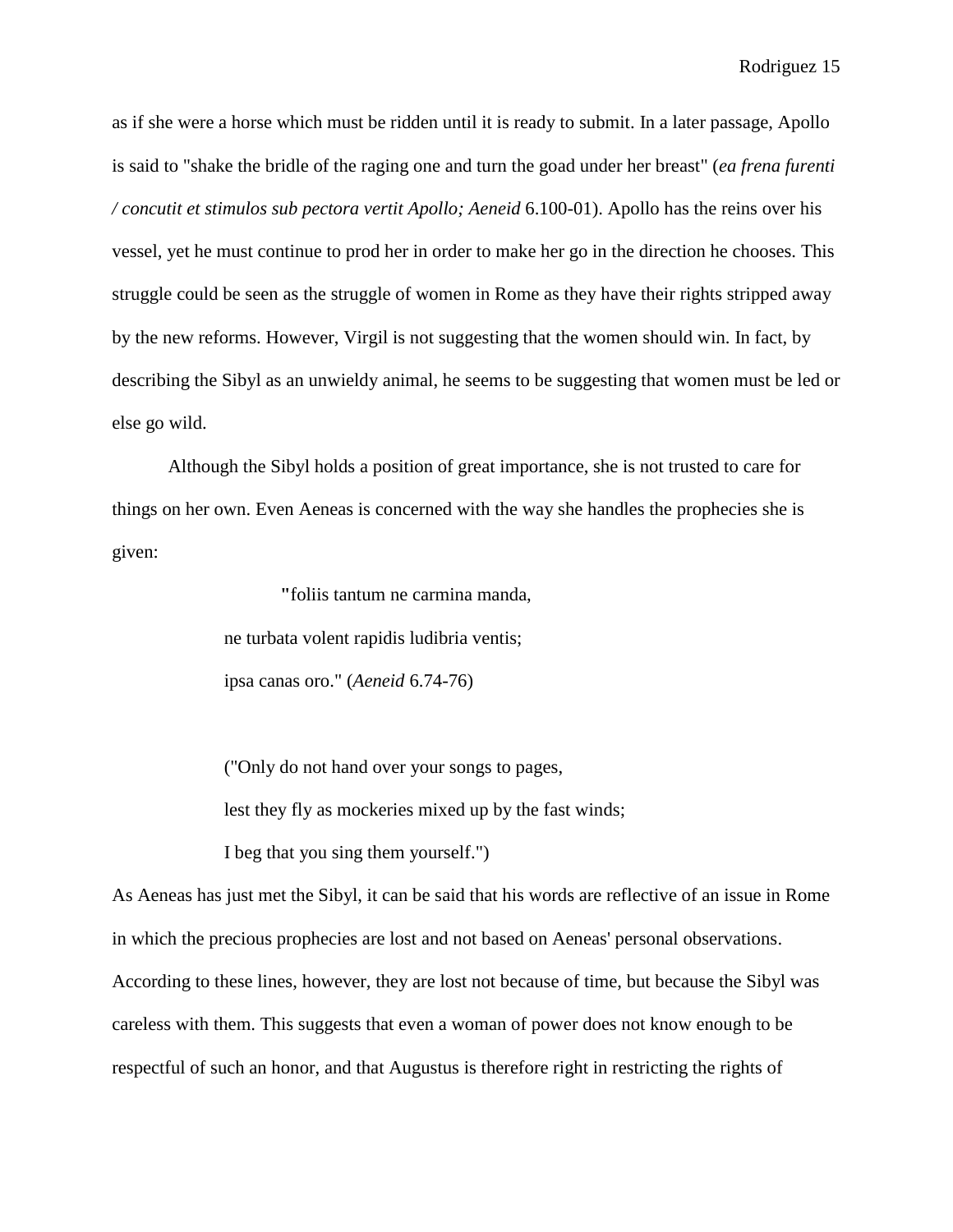modern women. Aeneas' request is likely a response to the history of the Sibylline books as later related by Gellius. Although Tarquin's pride aggravated the situation, it is the Sibyl herself who causes the loss of six of the original books:

> Tum illa foculum coram cum igni apponit, tris libros ex novem deurit et ecquid reliquos sex eodem pretio emere vellet regem interrogavit. Sed enim Tarquinius id multo risit magis dixitque anum iam procul dubio delirare. Mulier ibidem statim tris alios libros exussit atque id ipsum denuo placide rogat, ut tris reliquos eodem illo pretio emit. (*Attic Nights* 19.5-7).

> (Then she placed in his presence a brazier lit with fire, burnt three books out of nine and asked whether the king would be willing to buy the remaining six for the same price. But Tarquin laughed about it much more and said that the old woman was now crazy beyond doubt. On the spot, the woman at once burned up three other books and calmly asked the same again, that he buy the remaining three at the same price)

Both Aeneas' request and Augustus' stricter rules for women can be said to be a result of the depiction of women in this legend; the mindset of Romans towards women tended to demonize them even at the distant time when this legend came into being. The Sibyl calls her oracles divine, but she is not careful with them. In fact, she is not even accidentally careless as Aeneas seems to believe, but purposefully destructive. She does not hesitate to burn her books and is "calm" throughout the entire encounter. Another criticism which could be attributed to this woman is that she is fickle. When the old woman comes to Tarquin, she knows that she wants to leave with a certain sum of money no matter what it takes to obtain it. When the woman does not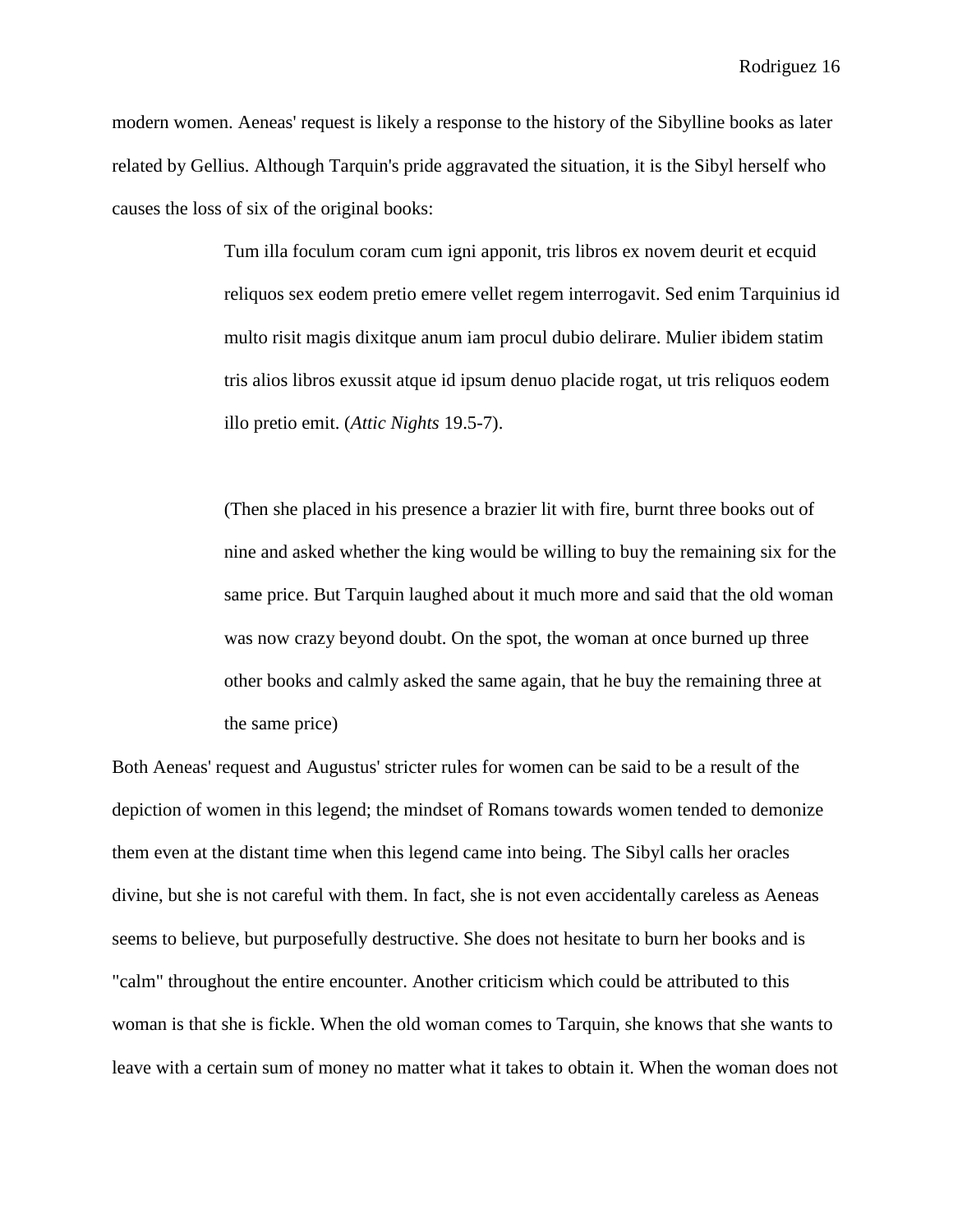get her way, she resorts to destruction. She uses the brazier in order to sacrifice the books not to a god, but to the idea of her own selfish desires. Virgil's Sibyl is much less combative than the one that confronts Tarquin. However, it seems as if the memory of this original Sibyl is present in both Aeneas' and Virgil's minds. The Sibyl has a history of being careless with the duty she has been tasked with by the gods. Although Virgil's Sibyl seems to accept her place under Apollo, she is still distrusted by men who worry that she does not understand or care about the significance of her task.

The Sibyl is undoubtedly an essential character for reflecting certain aspects of Augustan Rome, such as religion and social reform. However, her greatest importance in the text stems from her job as a prophetess. The section which Virgil dedicates to the Sibyl's prophetic visions relies on the aforementioned technique of etiology. As Virgil writes about Aeneas' founding of the Roman nation, he already knows what that city will look like. Thus the poem itself is written as a prediction of the future. Williams describes the phenomenon by stating that "the use of prophecies and visions ….could foreshadow the real events of Roman history. The poem, then, operates on a double time scale; it is heroic and yet Augustan" (Williams). Prescott seconds this opinion, by noting that "Virgil is representing Aeneas as promising what Augustus had already established or planned" (Prescott 367). This connection could only be seen as Virgil's attempt to connect the past to the future. By describing Augustus' reign though Aeneas' words, he is giving validation to Augustus because his reforms are founded in tradition. Yet the presence of the Sibyl suggests that the past has an even more important connection to the future. Through the Sibyl, Virgil is not only tracing the roots of his modern times, but offering hope for the future. This can be seen in another speech of the Sibyl, as she describes an instance of circular time:

alius Latio iam partus Achilles,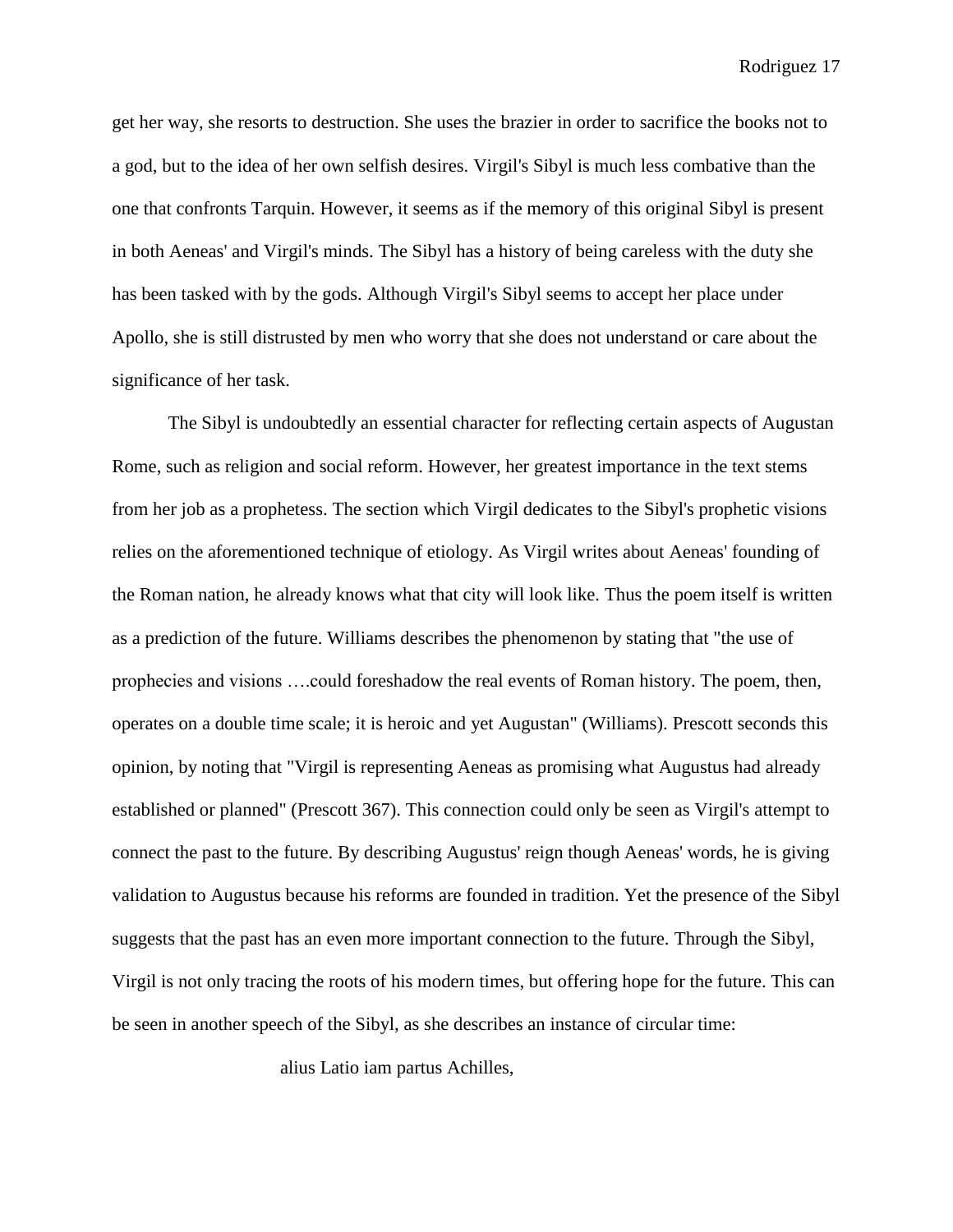natus est ipse dea;…

causa mali tanti coniunx iterum hospita Teucris externique iterum thalami. (*Aeneid* 6.89-90 and 93-94)

(A new Achilles has already been born in Latium, himself born of a goddess…

Once again a foreign wife [will be] the cause of such great evil and a foreign wedding.)

Here the Sibyl is describing the future in terms of past events. Her reference to a foreign wife reflects both a sense of repetition and prophecy for the future (Seider 32). Traditionally, the Trojan War began because Paris, a noble of Troy, stole Helen from Sparta and married her. The resulting attempt to bring her back led to a ten year conflict between Greece and Troy which the Trojans eventually lost (Gill). The Sibyl is predicting that Aeneas' quest will lead him into another such marriage. When he reaches Latium, he will find not only another wife, but also another nemesis, such as Achilles was to the Trojan warriors. However, this time, rather than losing his city, Aeneas will found a new one. This makes the circular prophecy of the Sibyl a positive event which suggests a positive outcome for Virgil's modern Rome. Just as the events leading up to Aeneas' founding of Rome included a difficult and destructive war, Rome experienced a similar series of wars before Augustus' rise to power. Though the Sibyl is informing Aeneas of the difficulties he must still face, Virgil and his audience would be aware of his ultimate success. Making a connection between the Trojan War and Rome's civil war also connects the positive outcome of Aeneas' journey with Augustus' reforms. Though the city might go through some trouble adjusting to the new rules, Virgil is suggesting that Augustus'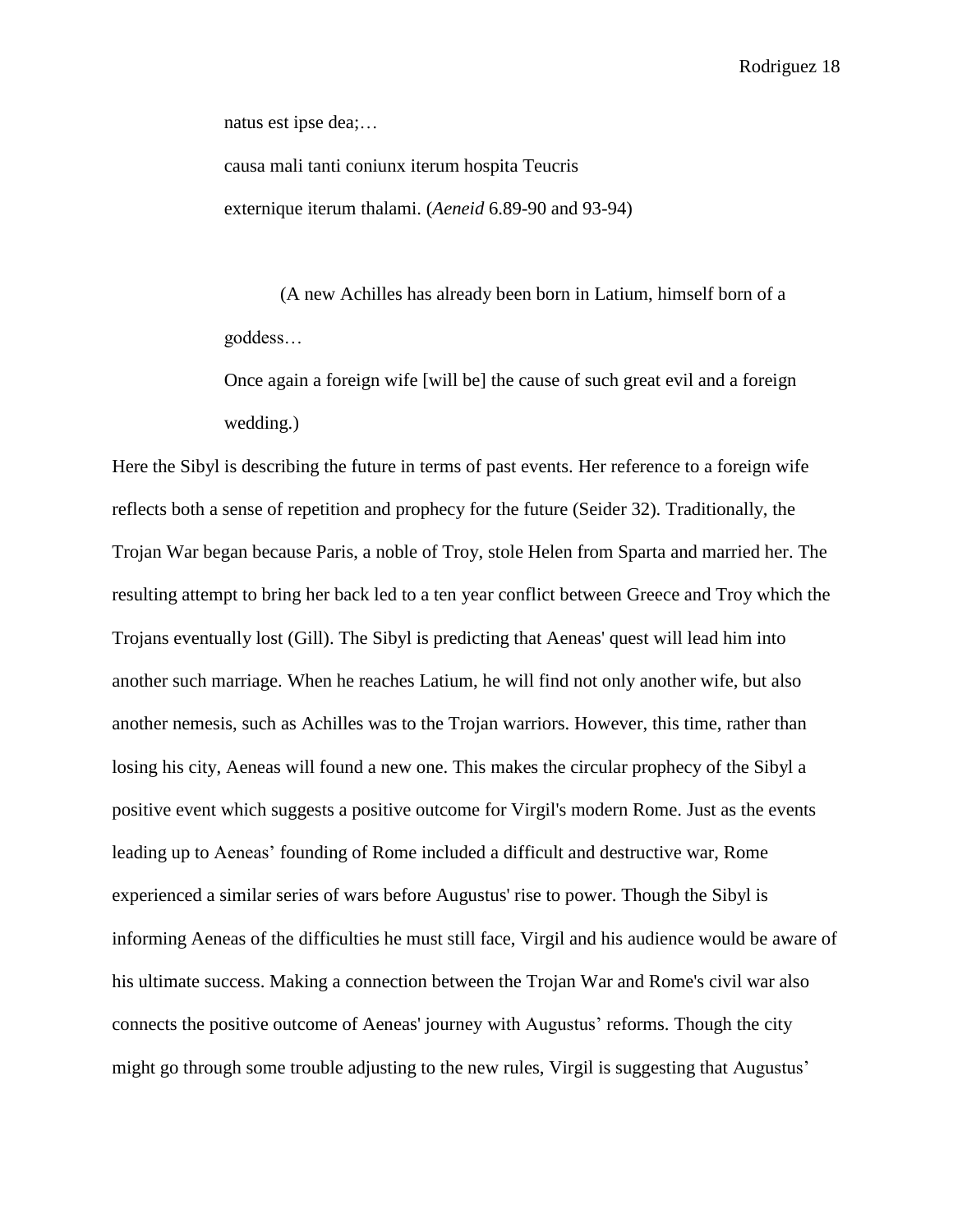Rome is a new Rome, founded out of difficulty and as likely to be successful as the Roman Republic before it.

Virgil's interpretation of the role and character of the Sibyl is one which was built with the main goal of preserving a certain time in Roman history. As such, "[e]verything in the *Aeneid* is subordinate to a grand artistic and moral design--Virgil's poem is an assertion of confidence and faith in Rome" (Griffin 69). The form and content of the *Aeneid* as a whole has allowed Virgil's version of the story to be labeled as a national epic. In Virgil's hands, the story of the Sibyl becomes not just a part of Roman mythology, but an important part of Roman history and culture. As noted above, however, Virgil was not the only author to explore the topic. Less than three decades after Virgil's death, another significant Roman author attempted to place his own influence on the story of the Sibyl. In Ovid's *Metamorphoses*, a poem whose name betrays its theme of change, the story of Aeneas' encounter with the Sibyl is recounted as well. While the two stories share the same setting, however, the end result is very different. Both the purposes of the poems and the examinations of the Sibyl differ greatly between Ovid and Virgil. The driving element which seems to make these poems diverse is the distinct purposes of the authors. Virgil was commissioned to write his poem and carried out his purpose to its full potential. The presence of the Sibyl in the *Aeneid* is based entirely on Virgil's interpretation of Augustan Rome, but "the *Metamorphoses* lacks any such underlying moral or patriotic purpose" (Griffin 69). Ovid's poem was written for the purposes of entertainment, and "has equal claim to be a "universal poem of human experience'" (Griffin 69). In creating his poems, Ovid seems to have no other obligation than to create an amusing and thoughtful piece of literature. This allows Ovid to focus on small details which would not fit into the tone of Virgil's grand epic. This applies most notably to Book XIV of the *Metamorphoses,* in which Ovid recreates Aeneas' encounter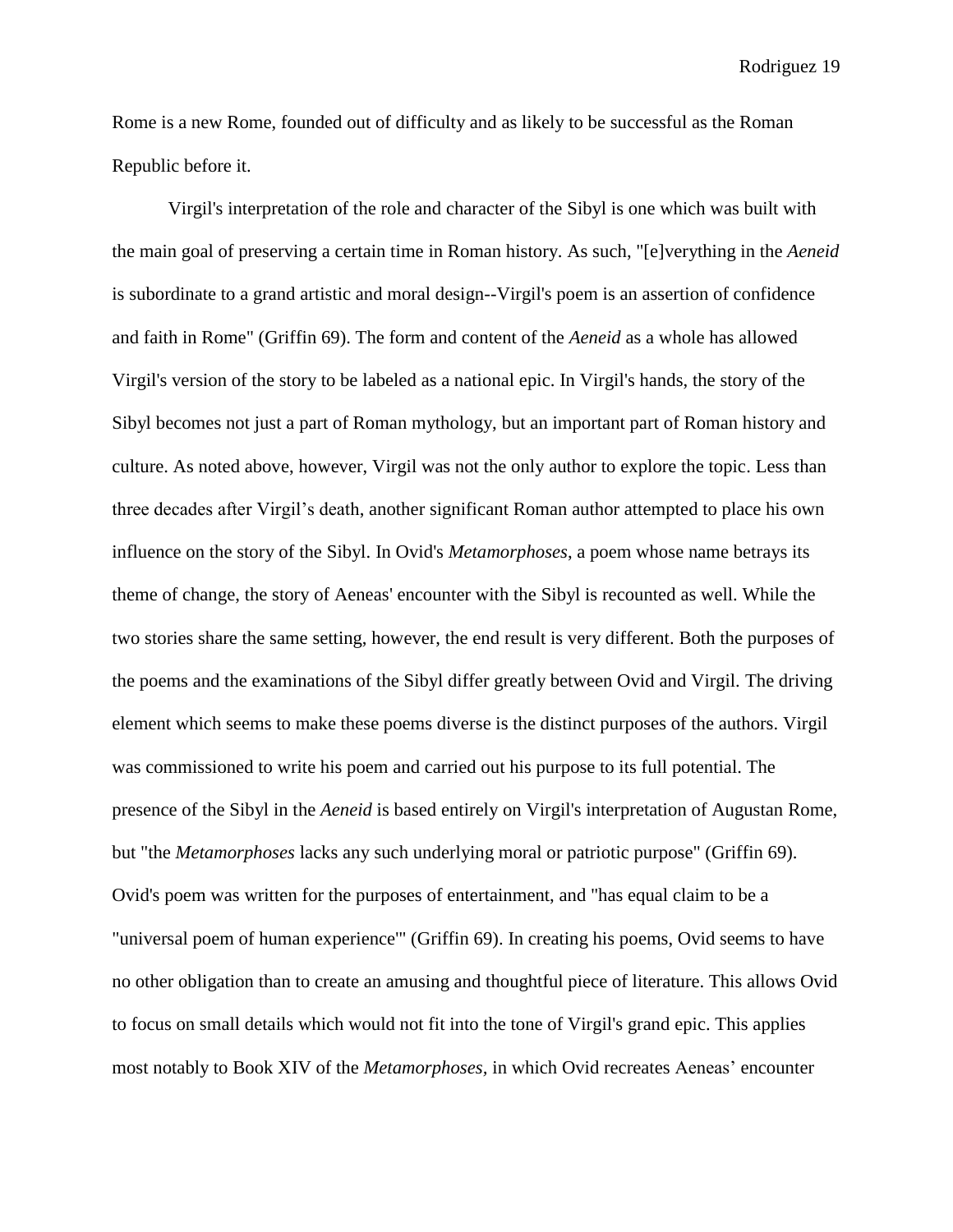with the Sibyl and the hero's descent into the underworld. Since Ovid was working on a popular piece of literature, rather than a poem which was meant to justify the Roman experience, Ovid's text is much smaller in scale, focusing on the personal, rather than the epic.

In Book VI of the *Aeneid,* the Sibyl's purpose is limited. Her job is to instruct Aeneas on the particulars of his journey and then to be his guide. Once in the underworld, the Sibyl's voice is silenced and the large remainder of the book is a description of Aeneas as he meets his former ancestors and future descendants. Ovid also includes this journey, however his description is brief:

> Paruit Aeneas et formidabilis Orci vidit opes atavosque suos umbramque senilem magnanimi Anchisae; didicit quoque iura locorum, quaeque novis essent adeunda pericula bellis. (*Metamorphoses* 14.116-19)

(Aeneas obeyed and saw the riches of formidable Orcus and his ancestors and the old ghost of the magnanimous Anchises. He also learned the laws of the place, and the dangers which he must undergo in new wars)

In Ovid's text, Aeneas' journey is begun and completed in a matter of four lines. In Virgil's text, Aeneas receives detailed information from his ancestors, which includes a premonition of the eventual birth of Augustus (Virgil 137). The only similar information that Ovid sees fit to include is an assurance that Aeneas will have to fight new wars in order to found Rome. However, the main bulk of this journey would not have been lost to Roman readers. Virgil and Ovid were close contemporaries of each other as both lived and were influenced by the moral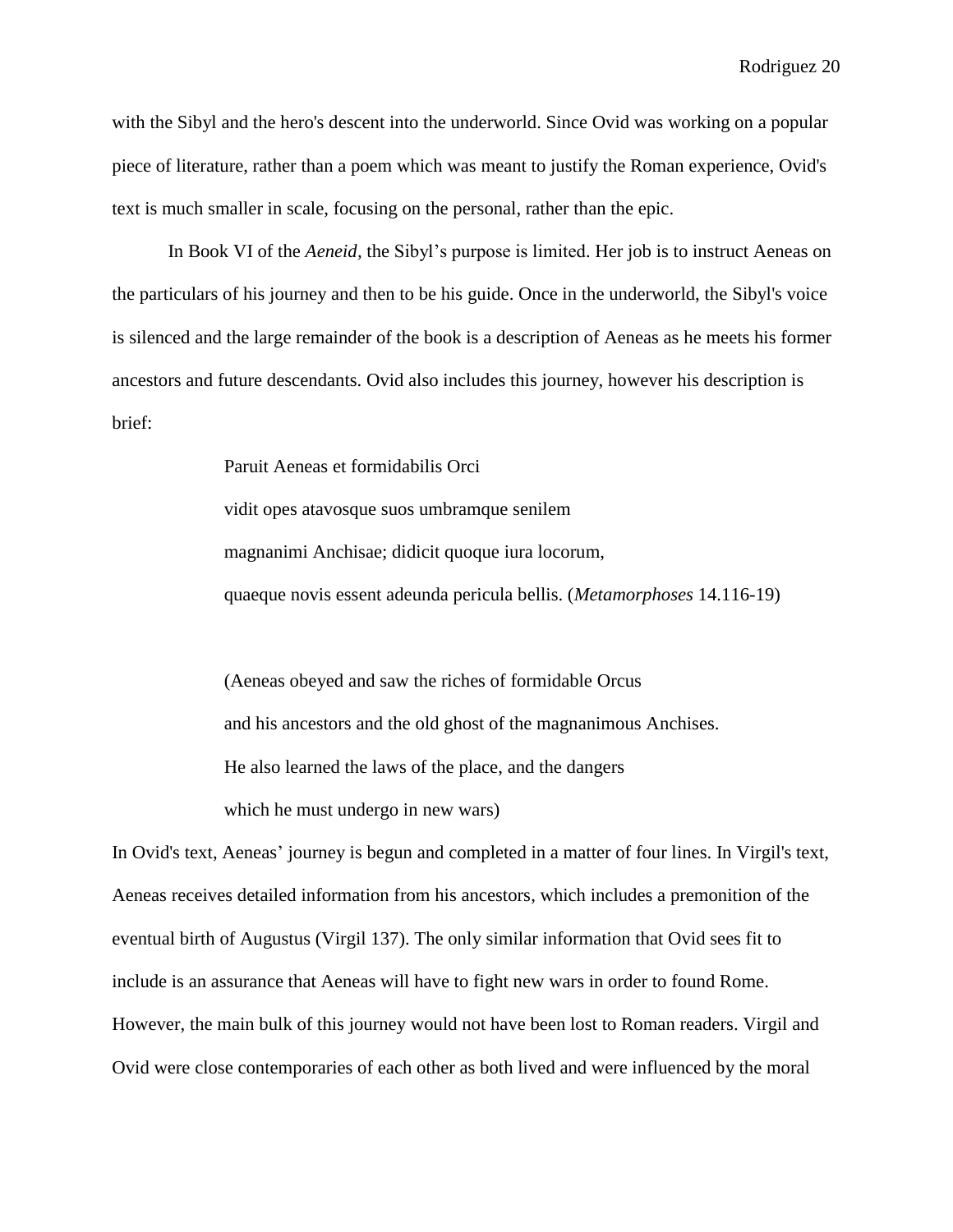reforms of Augustus. This short piece of Ovid's text is a small hint at Virgil's ultimate success in his goal to create a long-lasting piece of literature. Although Ovid skips Aeneas' journey, it is unlikely that an educated reader of Ovid's text would not already be familiar with Virgil's work. Ovid, then, is in part using Virgil's success in order to shape his own narrative. Ovid does not need to include the details of Aeneas' journey to the underworld, because doing so would only repeat an already well-known work. Instead, Ovid focuses on different details, leaving the main plot of this story to Virgil, while he displays his interest in smaller and more relatable minutiae.

Critic Daniel Javitch agrees with the idea that Ovid's narrative is closely connected to Virgil's: "The presence of the *Aeneid*, in the form of verbal echoes, recollections, borrowing, and parodies, can be felt throughout Ovid's poem" (Javitch 1026). Such echoes can undeniably be seen in this piece of text. However, Javitch does not merely believe that Ovid used Virgil's text to relate to an audience, but instead gives Ovid a much more aggressive motive for omitting the majority of Virgil's narrative. He believes that "Ovid not only did not share Virgil's sensibility, but was consciously defying that sensibility" (Javitch 1025-26). He goes on to argue that:

> Ovid treats the story of Aeneas' voyage no differently from his many other mythical tales. This already indicates the poet's refusal to grant what was, after all, Rome's principal historical myth any more privilege or importance than his other stories. Ovid's main intent, however, was to challenge Virgil's authority, to defy his already classical precursor by denying Aeneas' voyage the epic size, the status of national myth, the unity, and the teleology Virgil had given it. (Javitch 1026)

Javitch's commentary helps to clarify the fact that Ovid was indeed aware of Virgil's accomplishments and was reacting to them. Ovid diminishes Virgil's epic in the same way that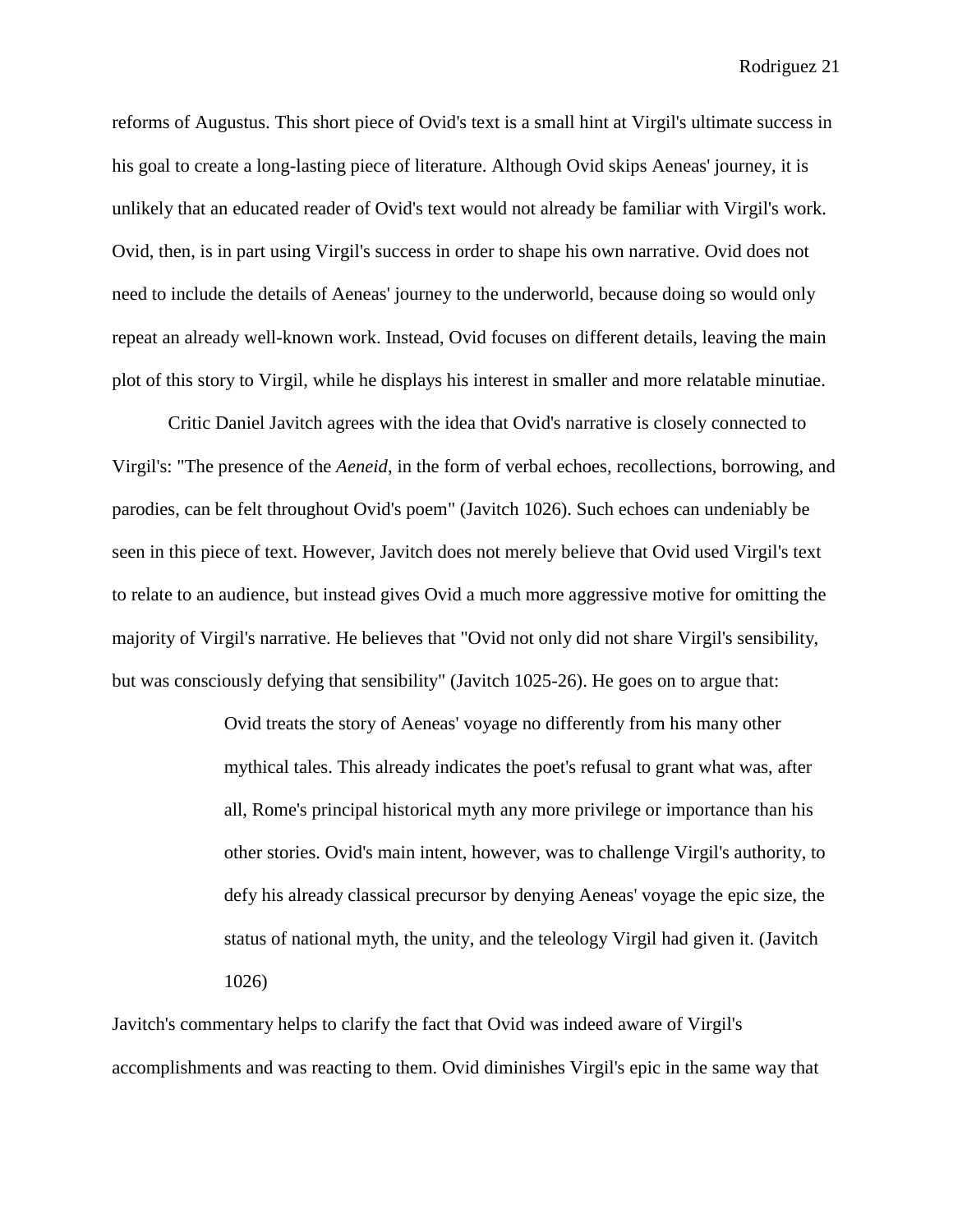the *Aeneid* often undermines the *Odyssey.* In doing so, each author is attempting to give his own narrative higher import than any other. Javitch's argument is also plausible because undermining Virgil would have been the equivalent of undermining Augustus' new authority. While Ovid and Virgil were both influenced by Augustus' moral reforms, they had very different experiences. Virgil's work proves his allegiance to Augustan reform. The *Aeneid* is, on the whole, an explanation of why Augustus' new rules were the equivalent of Aeneas' original founding of Rome. Virgil can also be said to have benefited by the reforms. They both appealed to his personal sensibilities as a simple country man (Williams) and gave him work when Augustus commissioned him to write the *Aeneid*. Ovid's experiences with these same new rules were not positive, as Augustus' reign coincided with Ovid's banishment in 8AD (Kenney). Although the exact reason for this punishment is not known, one probable explanation relates to the banishment of Augustus' granddaughter Julia for the crime of immorality around the same time. The suggestion is that Ovid was somehow involved in Julia's adultery (Kenney). Ovid was unhappy with his new living arrangements, and often wrote to Rome to plead his innocence. In one of these writings, Ovid uses the phrase "*carmen et error,"* a song and an error, to describe his crime, which suggests that one of the love poems in his *Ars amatoria* collection had been the cause of the offense (Gill). His use of the mild word "*error*" to describe his indiscretion, shows that Ovid did not believe his behavior to be a serious crime, and seems to imply that he had "behaved in some way that was damaging both to Augustus' program of moral reform and to the honor of the imperial family" (Kenney). Considering that the nature of Ovid's offense likely spoke against Augustus' reforms, it is not illogical to imagine that Ovid would reject a form of literature which supported not only Augustus, but praised those same reforms. Though the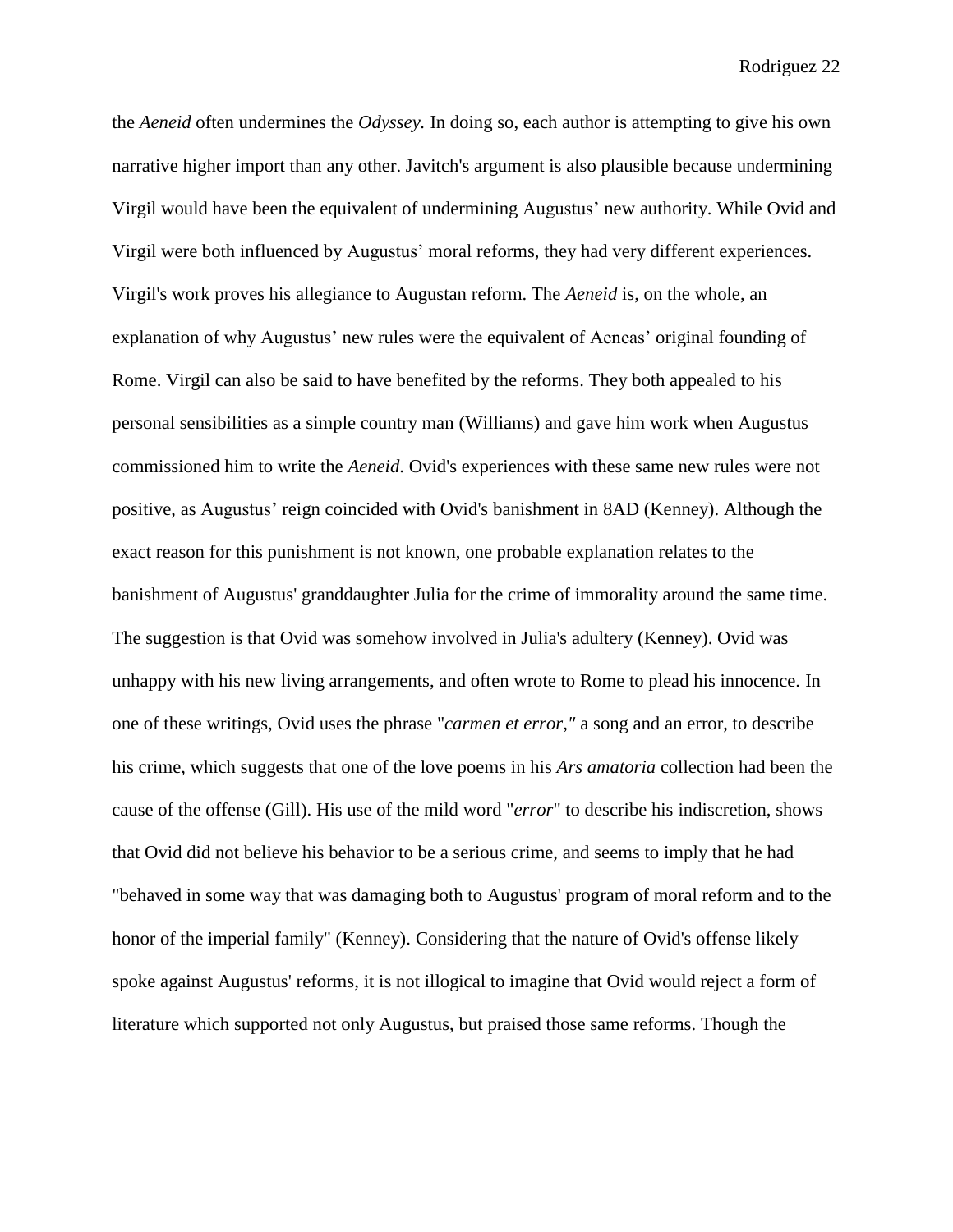*Metamorphoses* was completed just before Ovid's banishment, if Ovid was banished for violating Augustus' rules, it is likely that Ovid did not respect those rules in the first place.

In the place of Virgil's epic tone and grand adventures, Ovid's text focuses on the personal hardships of both Aeneas and the Sibyl. The evidence of this begins directly after Ovid's concise description of Aeneas' journey. Rather than recreating Virgil's description, Ovid narrates a part of that journey which Virgil ignores by describing Aeneas' return to the surface world:

> Inde ferens lassos adverso tramite passus cum duce Cumaea mollit sermone laborem. dumque iter horrendum per opaca crepuscula carpit, "seu dea tu praesens, seu dis gratissima" dixit, "numinis instar eris semper mihi, meque fatebor muneris esse tui, quae me loca mortis adire, quae loca me visae voluisti evadere mortis. (*Metamorphoses* 14.120-26)

(From there, taking weary steps on a rising path,

he softened his hardship through conversation with his Cumaean leader. And while he took the terrible way through the shady twilight, [Aeneas] said "Whether you are a goddess in person or only most beloved by the gods, you will always be equal to a goddess to me, and I will confess myself to be in your debt, you, who have wanted me to visit the place of death, and wanted me to escape.)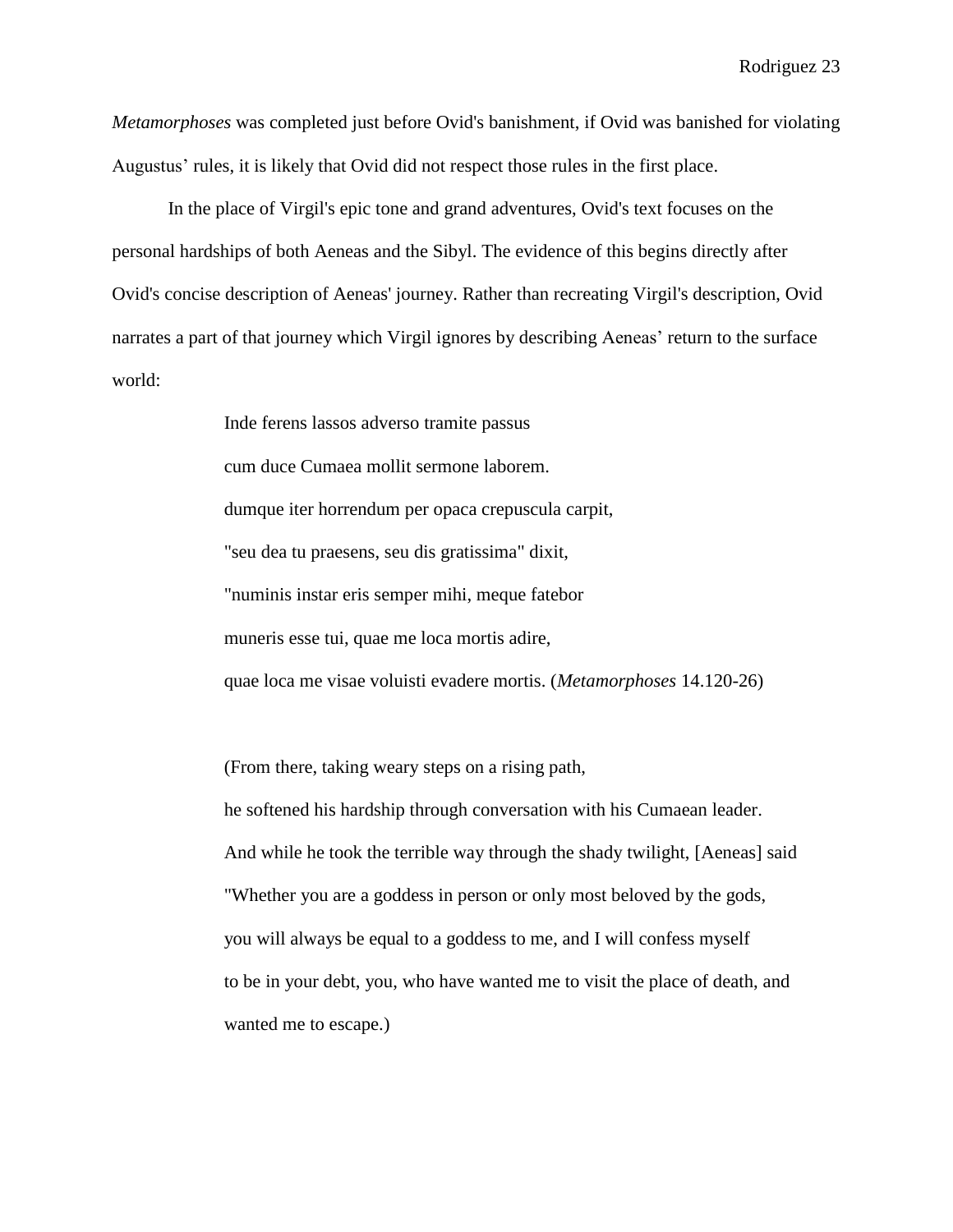In comparison to Virgil's tale, this part of the story is very small in scale. It also marks the transition from Virgil's familiar story to Ovid's original interpretation. As such, it is immediately clear that Ovid's focus is on the humanity of his two characters rather than their potential as epic heroes. Here, Aeneas' characterization is stripped away to reveal the man underneath. Ovid does not hesitate to point out that Aeneas is "weary" or that he finds his path "terrible." For Virgil, Aeneas is not only the quintessential epic hero, but an early representation of Augustus; Aeneas may show grief for the loss of his companions, but rarely shows any personal weakness. Yet for Ovid, Aeneas is merely a man who has accomplished good deeds. Those deeds may be heroic, yet he is still entitled to feel weary after a long journey to visit his deceased father. Along with feeling physically tired, Aeneas also shows himself to be grateful for the experiences he is having. By thanking the Sibyl, Aeneas proves that he is not unaware of the fantastic feats which are expected of him. He recognizes that going into the underworld was a dangerous event, and understands that he would not have been able to make the journey safely without help. He expresses his gratitude by offering the Sibyl a high compliment. Rather than thanking the gods, he specifically thanks his guide and compares her to a goddess, not because she has the ability of prophecy, but because she has shown him kindness in allowing him to complete his designated task. These details not only contribute to making Aeneas more human, but also more relatable. Without this element, it might be difficult for Ovid to succeed in his task of entertaining a general audience. While Virgil was interested in creating a poem which speaks to and about Rome as a grand empire, Ovid wrote in order to connect to a wide rang of human beings on a personal level.

This distinction persists throughout the remainder of this section of Ovid's poem, and it is this feature which drives Ovid's depiction of the Sibyl. Like the description of Aeneas, the Sibyl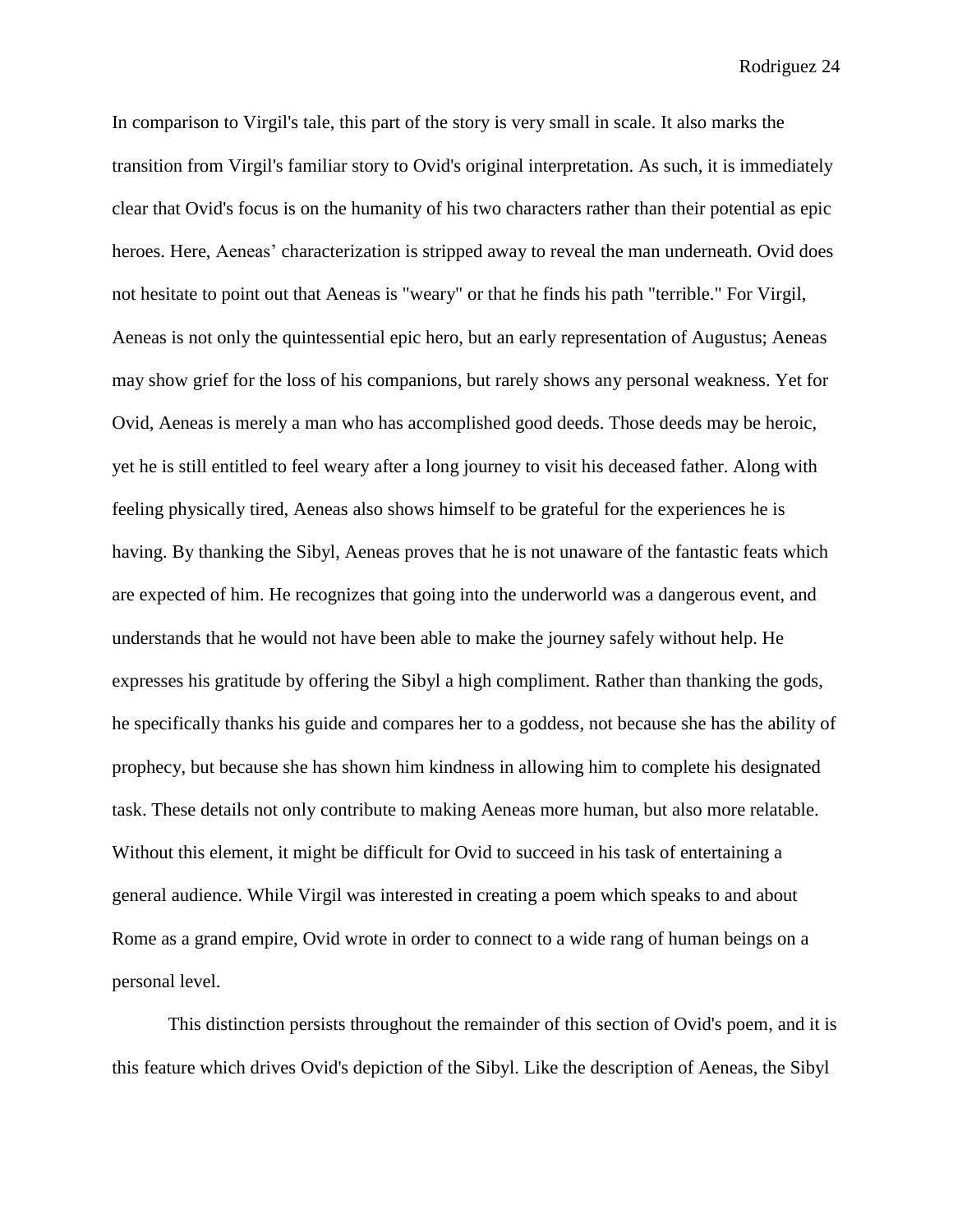in Ovid's text is stripped of the epic qualities which define her in Virgil's text. It is immediately apparent that the influence of Apollo is lessened in the *Metamorphoses*:

> At illa diu vultum tellure moratum erexit tandemque deo furibunda recepto "magna petis" dixit, "vir factis maxime, cuius dextera per ferrum, pietas spectata per ignes." (*Metamorphoses* 14.106-9)

(But she, filled with prophetic inspiration from the received god, at last lifted up her face which had lingered on the ground for a long time, and said: "You seek great things, you man greatest through your deeds, whose right hand has been tested by the sword, whose piety has been tested by fire.")

This first glimpse of the Sibyl is similar to the image in the *Aeneid* because the prophetess is immediately coupled with the god from whom she receives her prophecies. However, the similarities end there. Virgil's parallel text is a much more chaotic introduction: "He had come to the threshold when the virgin said: "It is time to demand oracles. The god, behold, the god!" (*ventum erat ad limen, cum virgo, "poscere fata / tempus" ait: "deus ecce deus!*"; *Aeneid* 6.45- 46). In the *Metamorphoses*, the Sibyl knows that the god has come, but her words are sensible and complimentary to her visitor. However, in the *Aeneid,* the Sibyl's reaction is close to panic. She feels Apollo's presence and becomes discomposed and frantic in her speech. For Virgil, the power of the god is the more important element of this scene. The Sibyl is Apollo's tool, important only as long as she can give voice to the power of the god. In contrast, the Sibyl of the *Metamorphoses* retains her sense of composure. She is sympathetic to Aeneas, and more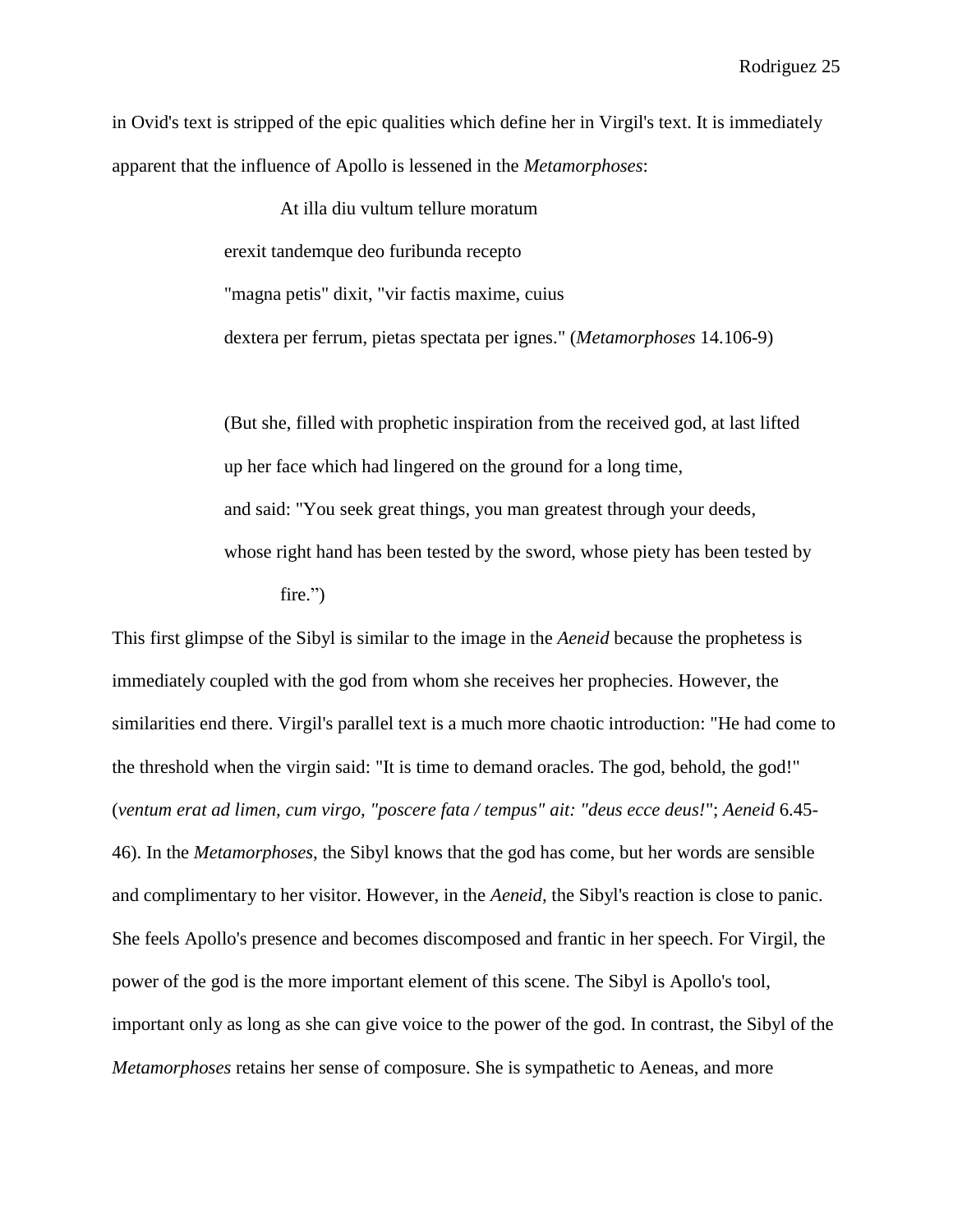importantly, Ovid describes her in a way which allows readers to turn that sympathy towards the Sibyl herself. Rather than accosting Aeneas and demanding that he properly address Apollo, the Sibyl is quiet when Aeneas enters. It takes her time to acknowledge him, and when she does, her speech is very controlled. Her delay stems from the fact that her face has been hanging towards the ground, a posture which suggests sadness. The Sibyl is not an explosion of energy, but a woman who must force herself to look up in order to accomplish her job. She seems tired, yet remains loyal to her post. These are characteristics which the Roman novelist Petronius wrote about in his *Satyricon* of the first century AD, and the modern poet T. S. Eliot echoed in the dedication for his poem "The Waste Land." In these texts, both authors tell a story about the Sibyl that concludes with her proclamation that she "wants to die" (Eliot 27). Although the Sibyl has immense powers, both Petronius and Eliot focus on the Sibyl's osld age and desire to rest. This characterization as seen in Ovid's text tears the focus from Apollo and settles it firmly on the Sibyl as a person. The emphasis is not on the Sibyl's actions when she is possessed, but on the quiet moments which define the Sibyl as a human being.

As Aeneas and the Sibyl return to the upper world, Ovid ceases entirely in any endeavor to characterize or explain Aeneas' character. The remainder of the story is focused on the Sibyl, further proving Ovid's interest in the Sibyl as a mortal and vulnerable character. Even in Virgil, the Sibyl is aware that her powers come at the price of Apollo's possession. The god tames her as he would a horse, and though the Sibyl fights, she is ultimately powerless to resist his influence. In the *Aeneid,* the examination of the Sibyl's reluctance goes no further. She fights possession, but otherwise does not complain or seem to regret her task. It is here that Ovid once again veers away from Virgil's interpretation in order to describe details which were not relevant to Virgil's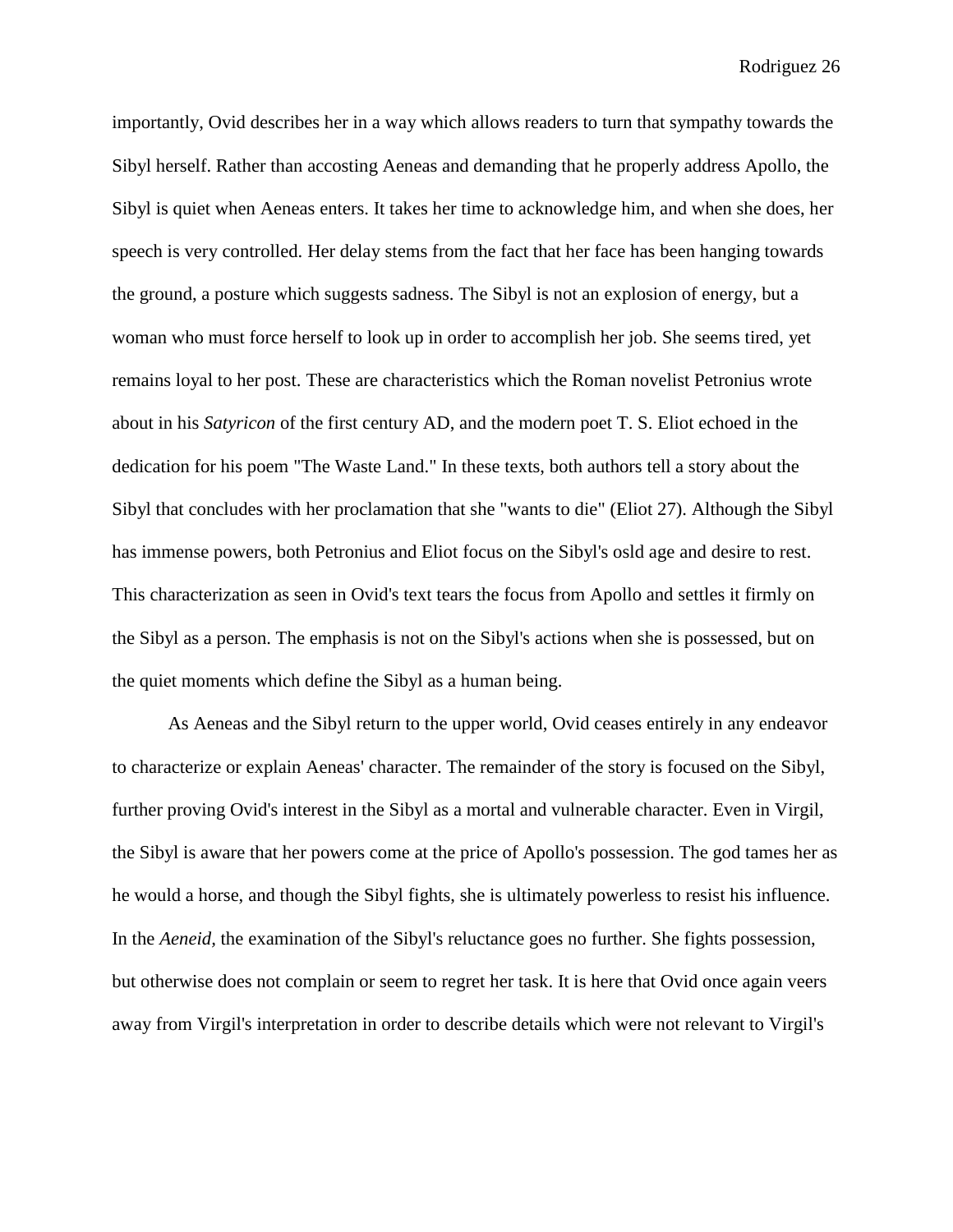epic, namely the story of the Sibyl's origin. Ovid juxtaposes the Sibyl's human characteristics by beginning with a description of how she received her immortality:

> lux aeterna mihi carituraque fine dabatur, si mea virginitas Phoebo patuisset amanti. dum tamen hanc sperat, dum praecorrumpere donis me cupit. "elige," ait, "virgo Cumaea, quid optes: optatis potiere tuis". ego pulveris hausti ostendens cumulum: quot haberet corpora pulvis, tot mihi natales contingere vana rogavi; (*Metamorphoses* 14.132-8)

(Eternal life without end was offered to me, if my virginity had extended itself to Phoebus, my lover. While yet he hoped for this, while he wished to bribe me with gifts, he said, "Choose, Cumaean virgin, what you desire: what you desire you will obtain." I, pointing to a pile of gathered dust, vainly asked that so many birthdays be granted to me as the pile of dust had particles.)

Here the Sibyl offers the invaluable information about the fact that she was not always a woman who might be mistaken for a goddess. Though Apollo addresses her as "Cumaean virgin," suggesting that she already possessed her job as prophetess, the woman with whom Aeneas holds a conversation would not exist without this incident. It is an incident which is in itself indicative of Ovid's corpus of work. Alan Griffin notes that "the most prominent theme in Ovid's poetry until his exile is the theme of love," calling Ovid's main interest "love or the emotions" (Griffin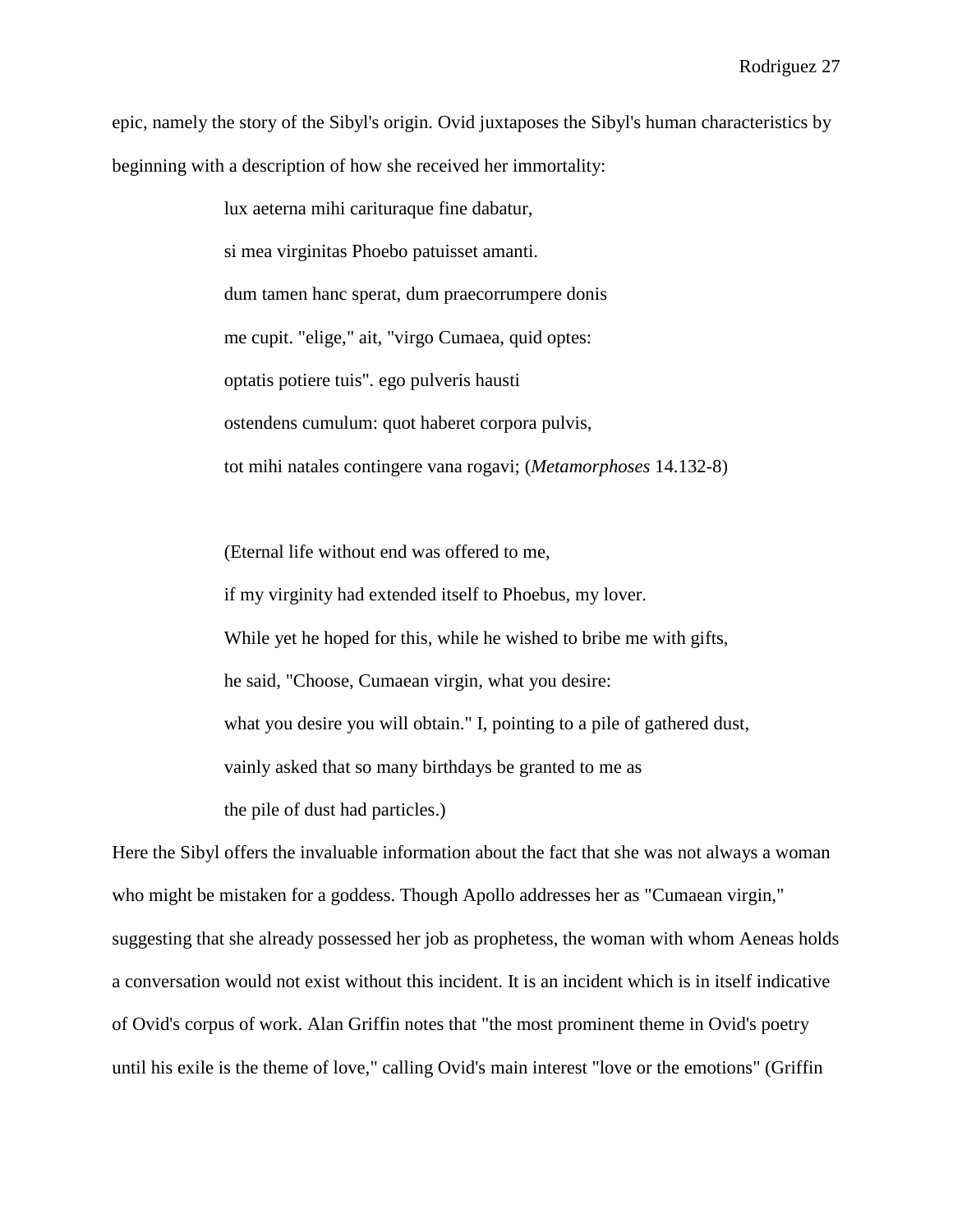60). The suggestion of a potential love affair is absent from the *Aeneid,* proving that such a theme is more conducive to Ovid's interest than to Virgil's. It is also notable for its portrayal of the fact that the Sibyl made her own choice in this situation. In Virgil's text, the Sibyl's agency is strictly limited. She must give herself over to Apollo in order to give prophecies (*Aeneid* 6.77- 80), and when she is not acting in the capacity of prophetess, her main job seems to be an instruction giver, a task which must follow set rules. In Ovid's text, however, Apollo's position of dominance through his godly status is complicated by his role of supplicating lover. Apollo does not take what he wants from the Sibyl; he remains passive as he "hopes" for his potential lover's consent. At last, the god must resort to "bribes" in an attempt to get his way. This puts the Sibyl in a position of unprecedented power. The immortality which results from this incident is entirely the Sibyl's decision. Long life was not bestowed by Apollo by the god's own choice, but by the choice of his would-be lover. Unfortunately, unbeknownst to the Sibyl in her moment of triumph, her choice has consequences: "I forgot that I should immediately ask for youthful years as well" (*excidit, ut peterem iuvenes quoque protinus annos*; *Metamorphoses* 14.139). Though she has gained her gift of immortality, the Sibyl must now suffer years as an old and decrepit woman.

From this point, the narrative turns even more introspective, revealing the regret that the Sibyl feels at her unfortunate mistake:

> "sed iam felicior aetas terga dedit, tremuloque gradu venit aegra senectus, quae patienda diu est... tempus erit, cum de tanto me corpore parvam longa dies faciet, consumptaque membra senecta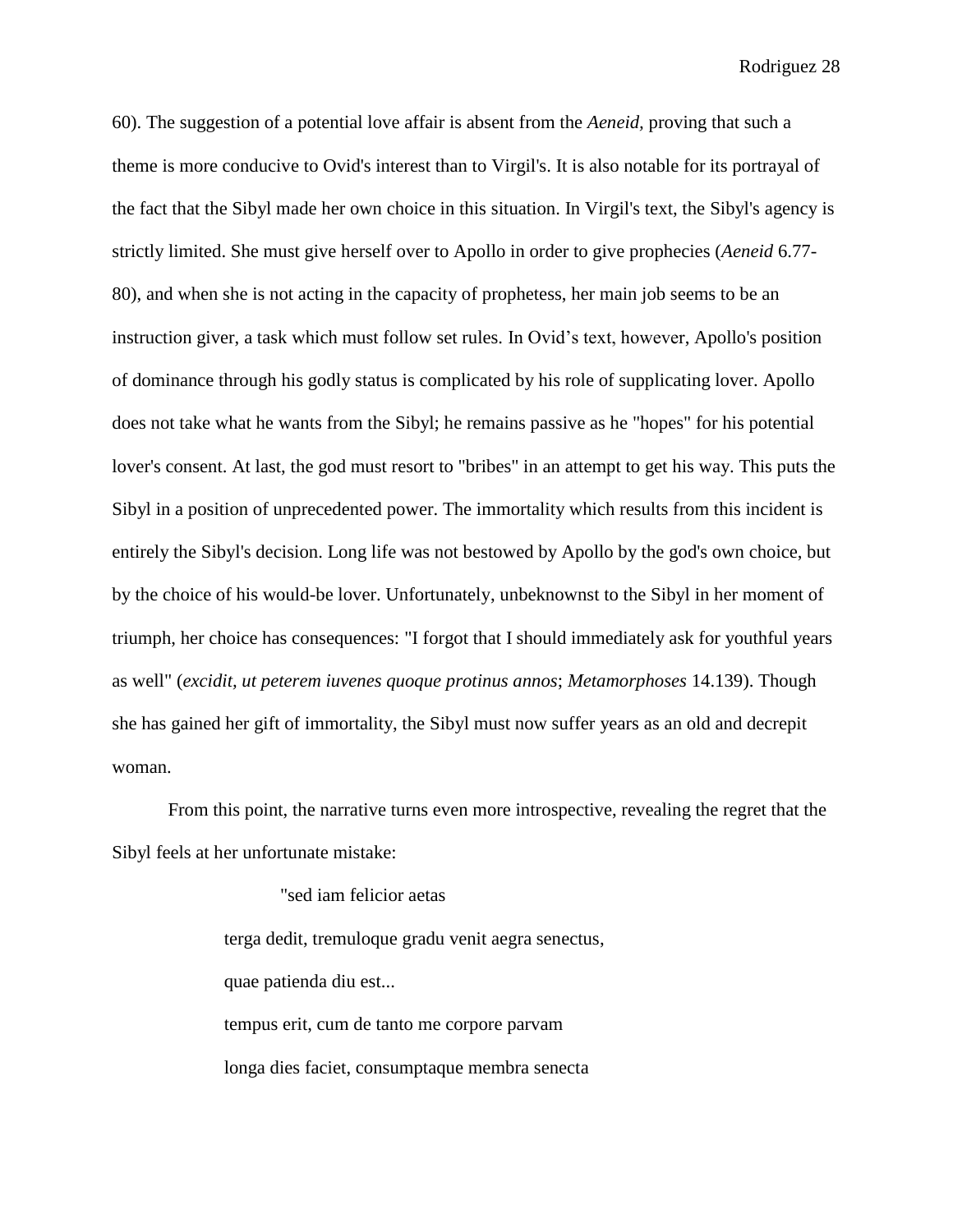ad minimum redigentur onus. nec amata videbor nec placuisse deo. Phoebus quoque forsitan ipse vel non cognoscet vel dilexisse negabit; usque adeo mutata ferar, nullique videnda, voce tamen noscar, vocem mihi fata relinquent." (*Metamorphoses* 14.142-44, 147-53)

("But now my happier days

have turned their backs and feeble old age comes with trembling step,

which must be suffered for a long time...

The time will come, when the long days will make me small from such a big body, and when my limbs, consumed by age, will be reduced to the smallest weight. I will seem not to have been loved nor to satisfy a god. Phoebus himself will also perhaps either not know me or he will deny he has loved me.

Having been changed, I will be brought so far to be seen by nobody,

I will however, be known by my voice, the Fates will leave my voice behind for me.")

Once again, Ovid reveals himself to be interested in relatable details. Here, he seems most concerned with creating a sympathetic situation. In Virgil's work, Aeneas typically holds that same role; he has been forced from his home, lost both his wife and his lover, and seeks his journey into the underworld because he wants to talk to his deceased father (*Aeneid* 6.106-09). In Ovid's version, it is the Sibyl's revelation of her unfortunate mistake which changes the tone of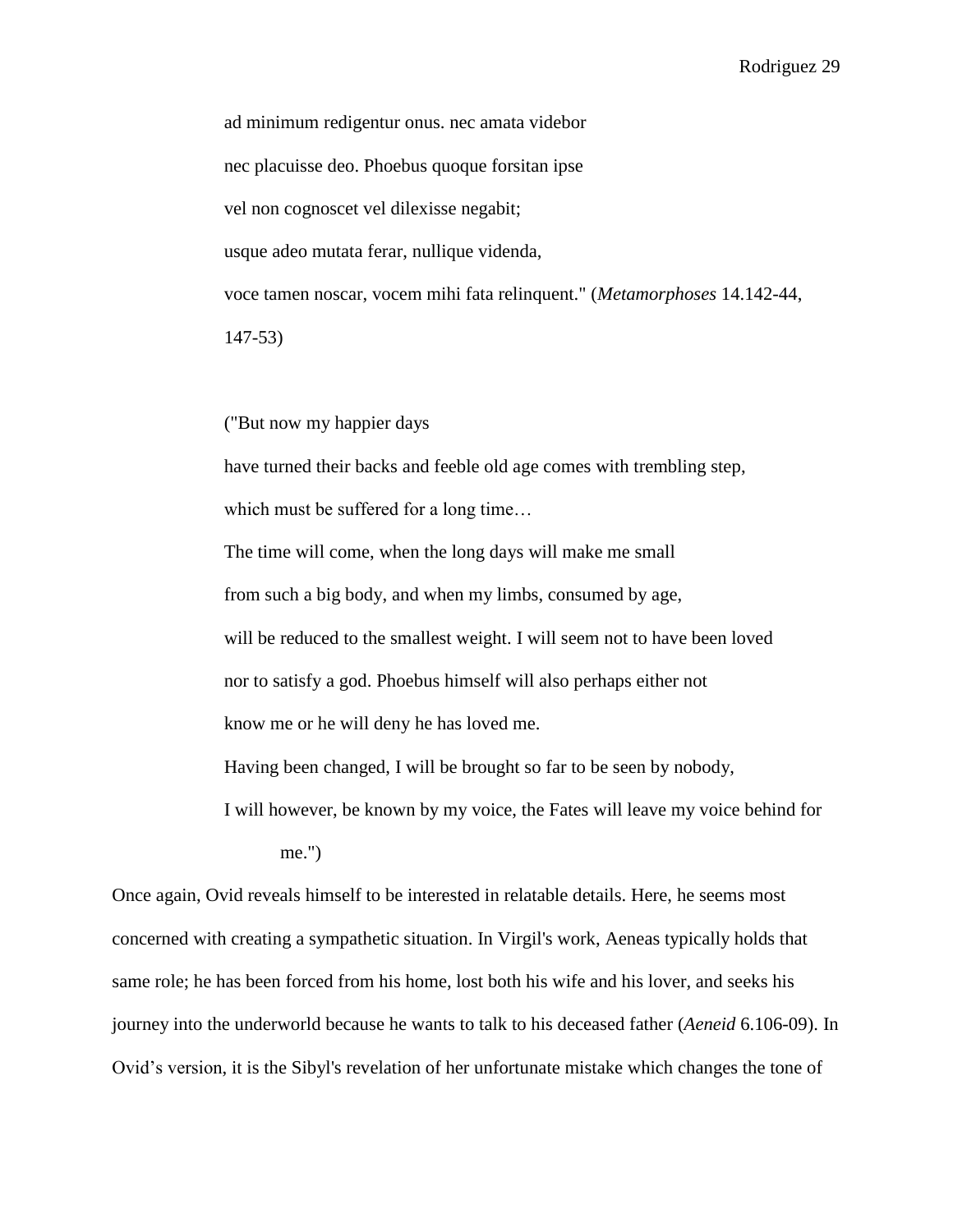the story from an epic into a personal tale of regret. The details revealed in this passage are once again indicative of a pattern in Ovid's work, namely that "Ovid actually liked women as a sex- something that cannot be taken for granted in the case of other Latin poets" (Griffin 59). This is important as women most often had marginal roles in Latin literature. Here the Sibyl's pain is not something to be laughed at, but to be pitied. Instead of being gratified by her immortality, the Sibyl is horrified by the prospect of living until her body has degenerated past recognition. Ironically, the power and long-life which makes Aeneas believe the Sibyl could be a goddess is the very trait which emphasizes the Sibyl's human emotions. The Sibyl sees her immortality as a curse, something which has made her days far less happy than those which preceded her refusal of Apollo. Rather than considering her own power, the Sibyl dwells on her degeneration. The subject of the qualms of old age is one which is instantly relatable to the human condition. The Sibyl's fears of becoming frail and losing her strength is a fate which most of the population must also suffer. Ovid's connection to women is most evident in these lines as most of the Sibyl's concerns center around her body. She shows a feminine sensibility regarding her looks, worrying that soon no one will believe that she was ever tempting enough to entice Apollo. She is upset because age will cause her body to shrink, but she does not seem concerned about losing the capacity of her mind. This is most likely because her mind has been given over to Apollo; thus the Sibyl's preoccupation with her body can be seen as a desire to retain some personal power. When she has shrunk into nothing but a voice, she will have nothing left of her own agency. The prophecies for which the Sibyl is renowned happen only under Apollo's influence; the Fates decision to make sure the Sibyl keeps her voice, and thus her prophetic abilities, allows Apollo to finally gain the power which the Sibyl denied him by refusing his offer.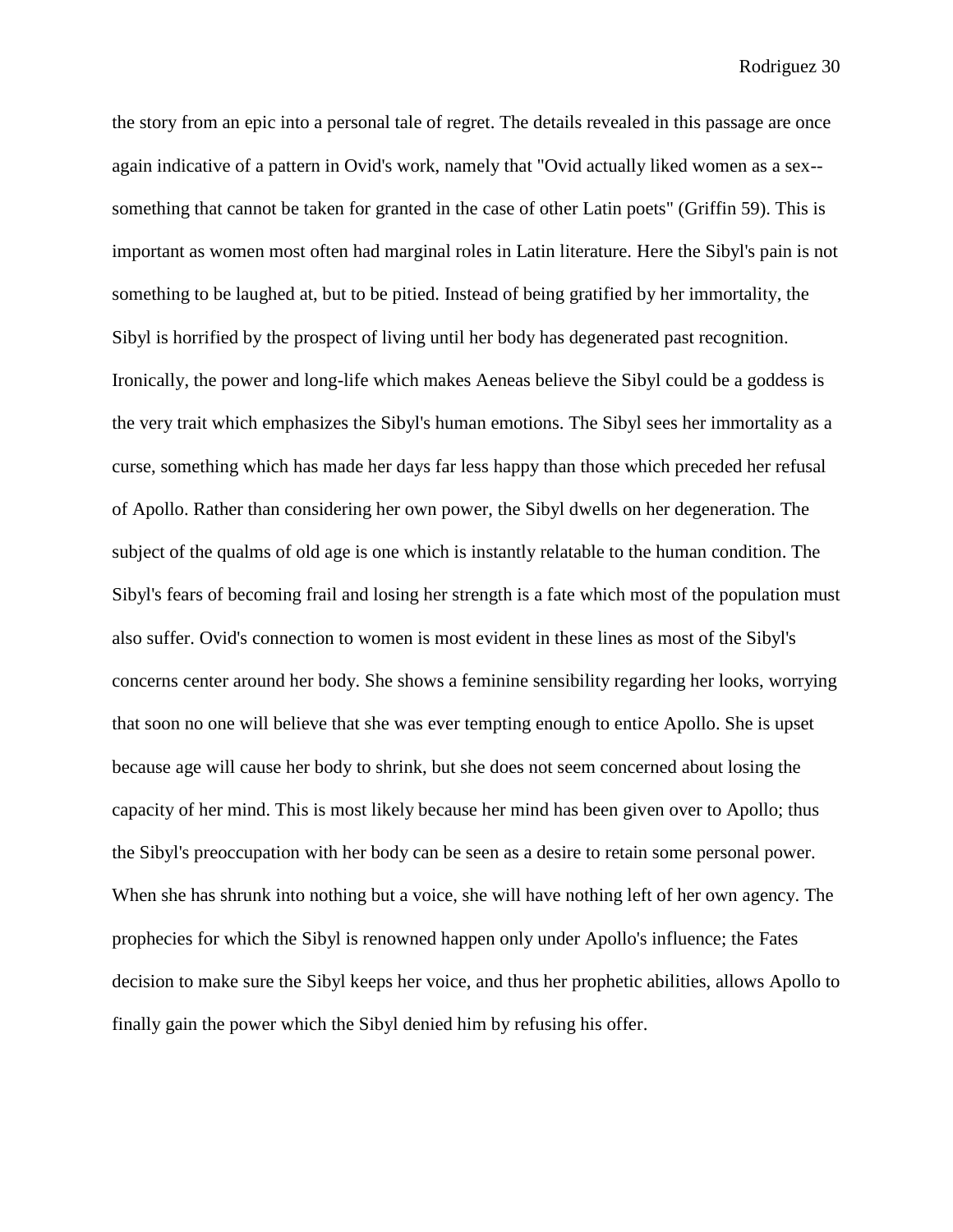Although Virgil and Ovid begin their narratives in roughly the same place, the end result of their stories is very different. Ovid's interpretation allows both the Sibyl and Aeneas to become relatable characters in a story meant for a broad audience. In contrast, Virgil's version is decidedly impersonal. In the *Aeneid*, the Sibyl is reduced to a guide and a mouthpiece for Apollo. The individual personality traits which she does possess largely exist in order to serve Virgil's goal of praising Augustus. Under such circumstances, it might seem as if Virgil is the only author who uses the Sibyl in order to meet his own ends. However, despite Ovid's lack of interest in a political interpretation, he too, uses the Sibyl to serve the purposes of his text. Ovid uses the Sibyl's pain as a way to make her more human and thus more relatable to his audience. Though this seems like an innocent objective, in truth, Ovid's goal was not only entertainment, but also personal accomplishment; in order to succeed and hold his position as a well known author, Ovid had to write in a way which would reach and appease a broad audience. Both authors ultimately use the Sibyl as tool in much the same way the god Apollo uses her. The authors harness the reputation of the Sibyl and then force her to speak for them. The result is a character which has little personality of her own. The Sibyl, a figure who has been fascinating and important for generations, exists only through the filter of the authors who wished to use her.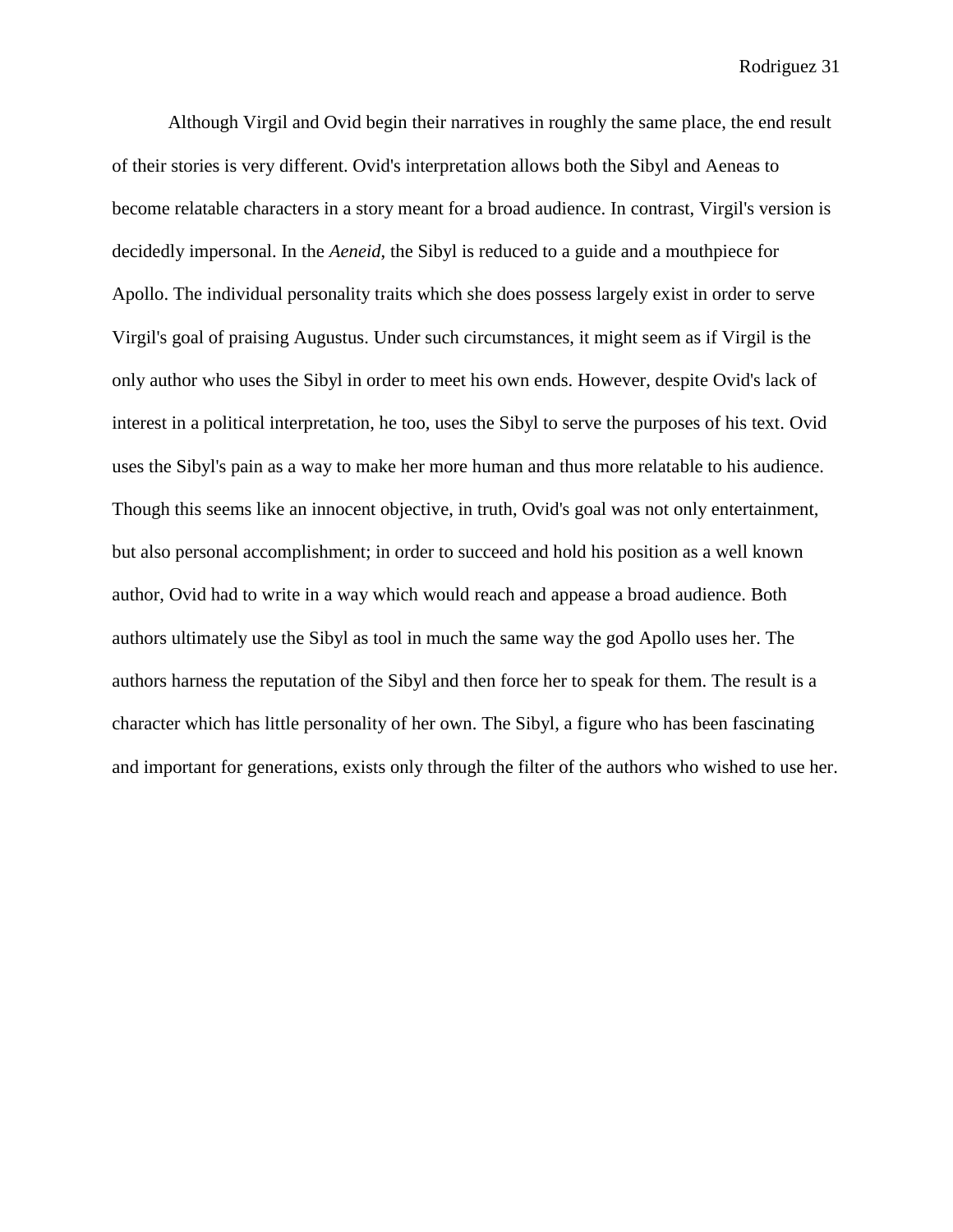## Works Cited

- "The Augustan Reformation." *Women in the Ancient World*. N.p., n.d. Web. 3 Oct. 2014. <http%3A%2F%2Fwww.womenintheancientworld.com%2Faugustan%2520reformation. htm>.
- Drake. "Elements of the Epic." *University of Idaho*. N.p., n.d. Web. 20 Sept. 2014. <http://www.webpages.uidaho.edu/engl257/General%2520lit/six\_elements\_of\_the\_epic. htm>.
- The Editors of Encyclopædia Britannica. "Sibyl (Greek Legendary Figure)."*Encyclopedia Britannica Online*. Encyclopedia Britannica, n.d. Web. 23 Nov. 2014. <http://www.britannica.com/EBchecked/topic/542697/Sibyl>.
- Eliot, T. S. "The Waste Land." *The Waste Land and Other Poems*. New York: Harcourt, Brace & World, 1962. 27-46. Print.
- Fife, Steven. "Augustus' Political, Social, and Moral Reforms." *Ancient History Encyclopedia*. Ancient History Encyclopedia, 18 Jan. 2012. Web. 3 Oct. 2014. <http://www.ancient.eu/article/116/>.
- Gellius, Aulus. "XIX." *The Attic Nights of Aulus Gellius*. Trans. J. C. Rolfe. Cambridge, MA: Harvard UP, 1927. 88-90. Print.
- Gill, N. S. "Helen: Helen and Paris Star the Trojan War." *About Education*. N.p., n.d. Web. 08 Dec. 2014. <http://ancienthistory.about.com/cs/troyilium/a/helenoftroybasc\_2.htm>.
- Gill, N. S. "Ovid-Overview of the Latin Poet." *About Education*. N.p., n.d. Web. 08 Dec. 2014. <http://ancienthistory.about.com/cs/people/a/ovid.htm>.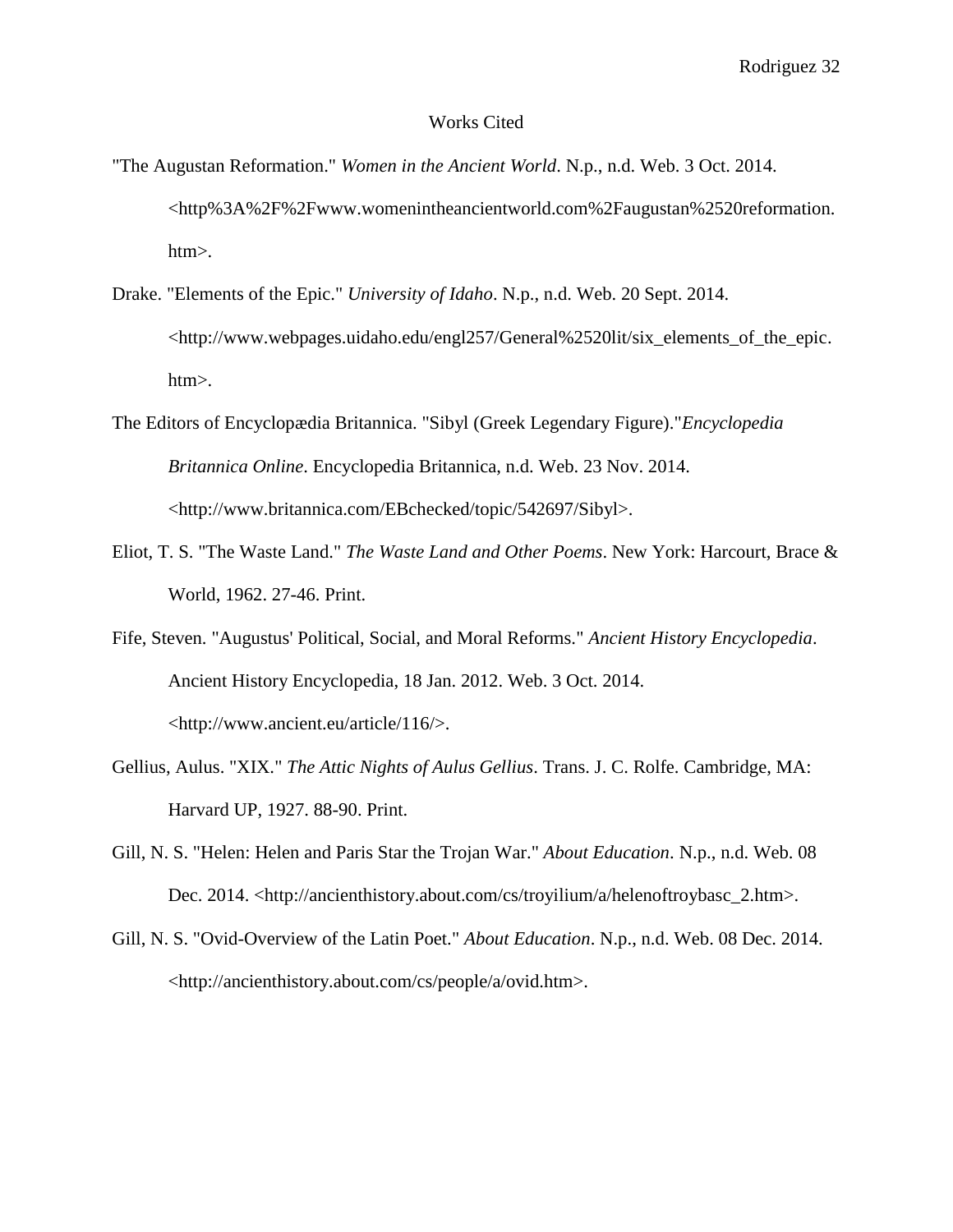- Green, Laura C. "Exsequitur Praecepta Sibyllae." *The Classical Weekly*. Vol. XI. New York: Classical Association of the Atlantic States, 1918. 177-81. *The Classical World, Volume 11*. Google Books. Web. 2 Sept. 2014.
- Griffin, Alan H. F. "Ovid's 'Metamorphoses'" *Greece & Rome* 24.1 (1977): 57-70.*JSTOR*. Web. 16 Nov. 2014. <http://www.jstor.org/stable/10.2307/642689?ref=no-xroute:07bfb45021f71f80d42afa21b74eb745>.
- Hornblower, Simon, and Antony Spawforth, eds. "Cumae." *The Oxford Classical Dictionary*. 4th ed. Oxford: Oxford UP, 2012. 397. Print.
- Hornblower, Simon, and Antony Spawforth, eds. "Sibyl." *The Oxford Classical Dictionary*. 4th ed. Oxford: Oxford UP, 2012. 1360-361. Print.
- Javitch, Daniel. "The Orlando Furioso and Ovid's Revision of the Aeneid." *MLN* 99.5, Comparative Literature (1984): 1023-036. *JSTOR*. Web. 16 Nov. 2014. <http://www.jstor.org/stable/10.2307/2905398?ref=no-xroute:0eef40bcc504044ddb3c3fc85f384408>.
- Kenney, Edward John. "Ovid (Roman Poet)." *Encyclopedia Britannica Online*. Encyclopedia Britannica, 14 May 2014. Web. 16 Nov. 2014.

<http://www.britannica.com/EBchecked/topic/436057/Ovid>.

Maronis, Vergili. "Liber VI." *Aneidos*. London: Oxford UP, 1969. 227-55. Print.

- Ovid. "Liber XIV." *Metamorphoses*. Munich: Wissenschaftliche Buchgesellschaft Darmstadt, 1952. 518-20. Print.
- Piper, Alan. "The Sibyl Bore Witness." *Dominicana Blog RSS2*. Liturgy, 15 Jan. 2013. Web. 30 Nov. 2014. <http://www.dominicanablog.com/2013/01/15/the-sibyl-bore-witness/>.

Prescott, Henry W. *The Development of Virgil's Art*. Chicago: U of Chicago, 1927. Print.